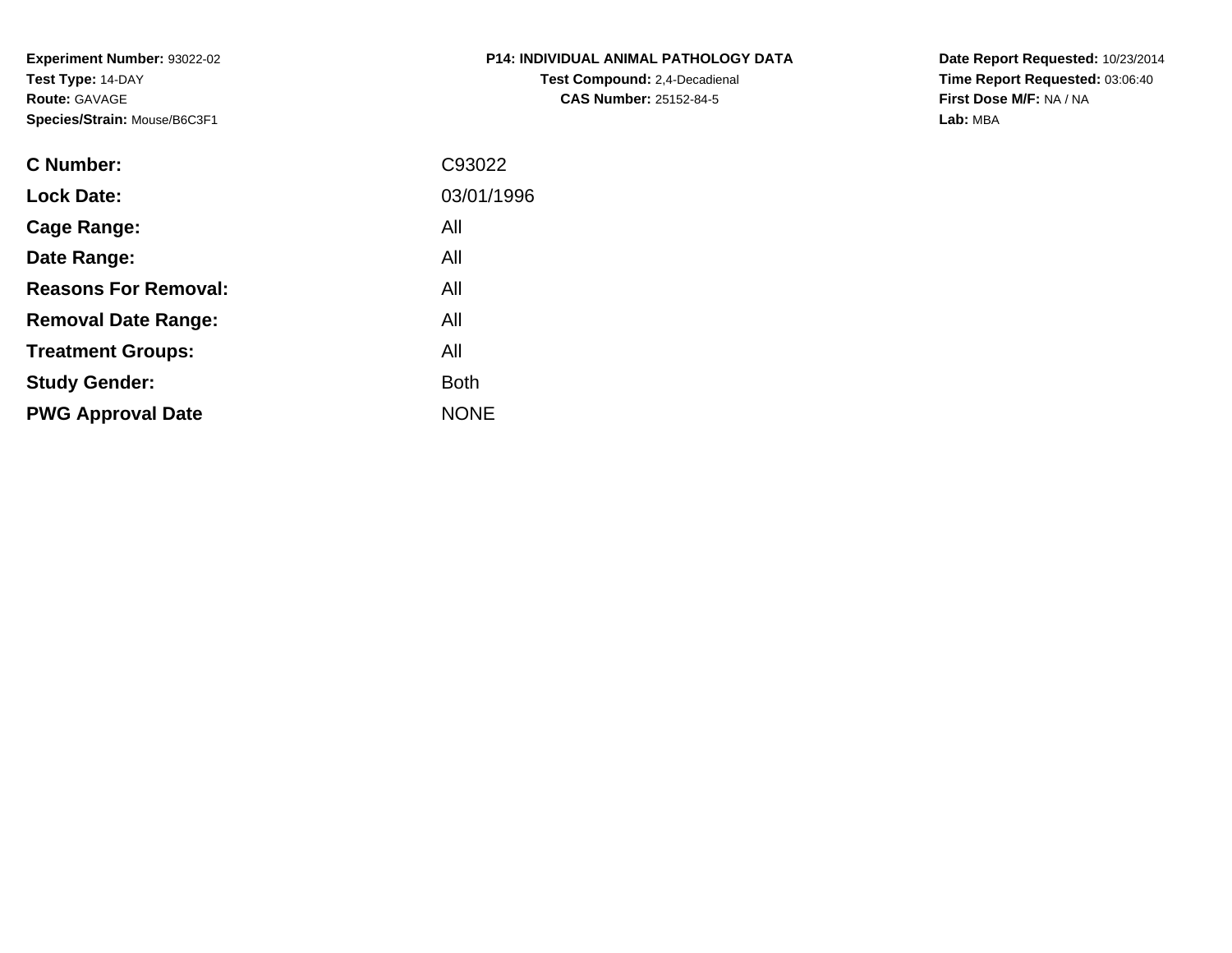| <b>Experiment Number: 93022-02</b> |                           | <b>P14: INDIVIDUAL ANIMAL PATHOLOGY DATA</b> | Date Report Requested: 10/23/2014 |
|------------------------------------|---------------------------|----------------------------------------------|-----------------------------------|
| Test Type: 14-DAY                  |                           | Test Compound: 2,4-Decadienal                | Time Report Requested: 03:06:40   |
| <b>Route: GAVAGE</b>               |                           | <b>CAS Number: 25152-84-5</b>                | First Dose M/F: NA / NA           |
| Species/Strain: Mouse/B6C3F1       |                           |                                              | Lab: MBA                          |
| <b>ANIMAL ID: 1</b>                | <b>TRT#: 1</b>            | <b>SEX: Male</b>                             | DAY ON TEST: 17                   |
|                                    | <b>DOSE: 0.0</b><br>MG/KG | <b>DISP:</b> Terminal Sacrifice              | <b>HISTO: MB270M-1</b>            |
|                                    |                           | ORGAN AND ACCOUNTABLE SITE STATUS            |                                   |
| <b>NORMAL</b>                      |                           |                                              |                                   |
| * Kidney                           | * Liver                   | * Stomach, Forestomach                       |                                   |
| PRIMARY CAUSE OF DEATH             |                           |                                              |                                   |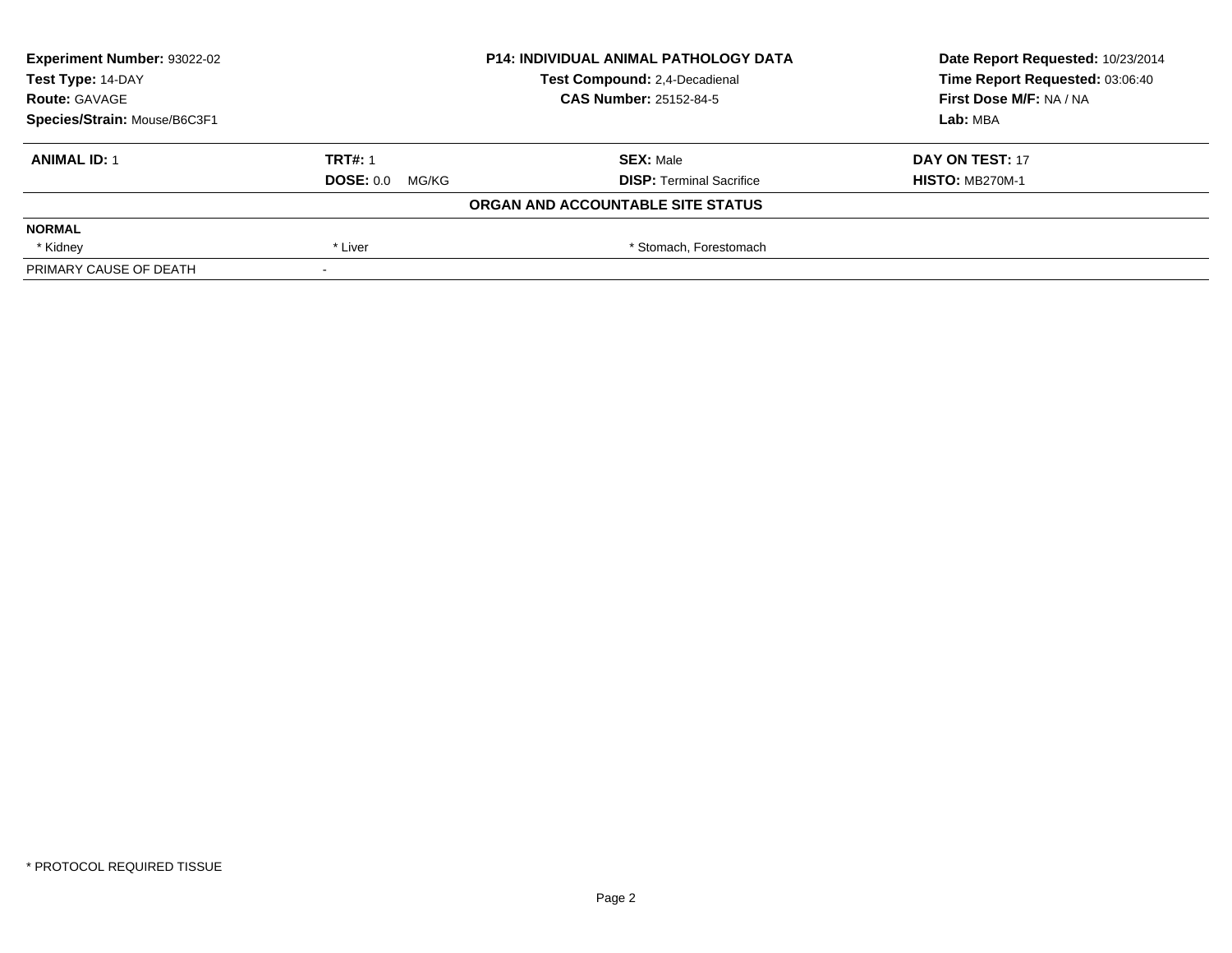| <b>Experiment Number: 93022-02</b> |                           | <b>P14: INDIVIDUAL ANIMAL PATHOLOGY DATA</b> | Date Report Requested: 10/23/2014 |
|------------------------------------|---------------------------|----------------------------------------------|-----------------------------------|
| Test Type: 14-DAY                  |                           | Test Compound: 2,4-Decadienal                | Time Report Requested: 03:06:40   |
| <b>Route: GAVAGE</b>               |                           | <b>CAS Number: 25152-84-5</b>                | First Dose M/F: NA / NA           |
| Species/Strain: Mouse/B6C3F1       |                           |                                              | Lab: MBA                          |
| <b>ANIMAL ID: 2</b>                | <b>TRT#: 1</b>            | <b>SEX: Male</b>                             | DAY ON TEST: 17                   |
|                                    | <b>DOSE: 0.0</b><br>MG/KG | <b>DISP:</b> Terminal Sacrifice              | <b>HISTO: MB270M-2</b>            |
|                                    |                           | ORGAN AND ACCOUNTABLE SITE STATUS            |                                   |
| <b>NORMAL</b>                      |                           |                                              |                                   |
| * Kidney                           | * Liver                   | * Stomach, Forestomach                       |                                   |
| PRIMARY CAUSE OF DEATH             |                           |                                              |                                   |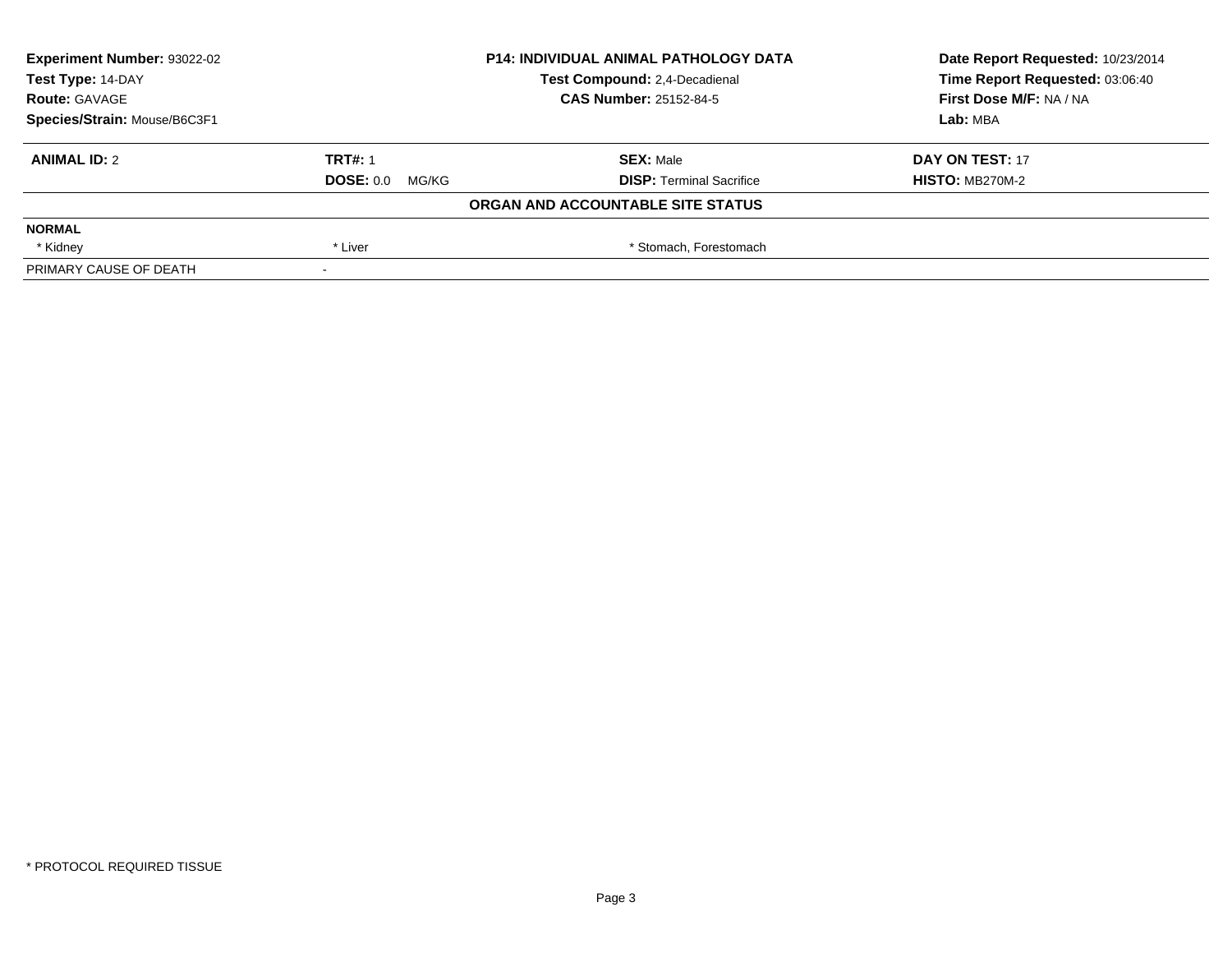| <b>Experiment Number: 93022-02</b><br>Test Type: 14-DAY | <b>P14: INDIVIDUAL ANIMAL PATHOLOGY DATA</b><br>Test Compound: 2,4-Decadienal |                                   |                         | Date Report Requested: 10/23/2014<br>Time Report Requested: 03:06:40 |
|---------------------------------------------------------|-------------------------------------------------------------------------------|-----------------------------------|-------------------------|----------------------------------------------------------------------|
| <b>Route: GAVAGE</b>                                    |                                                                               | <b>CAS Number: 25152-84-5</b>     | First Dose M/F: NA / NA |                                                                      |
| Species/Strain: Mouse/B6C3F1                            |                                                                               |                                   | Lab: MBA                |                                                                      |
| <b>ANIMAL ID: 3</b>                                     | <b>TRT#: 1</b>                                                                | <b>SEX: Male</b>                  | DAY ON TEST: 17         |                                                                      |
|                                                         | DOSE: 0.0<br>MG/KG                                                            | <b>DISP: Terminal Sacrifice</b>   | <b>HISTO: MB270M-3</b>  |                                                                      |
|                                                         |                                                                               | ORGAN AND ACCOUNTABLE SITE STATUS |                         |                                                                      |
| <b>NORMAL</b>                                           |                                                                               |                                   |                         |                                                                      |
| * Kidney                                                | * Liver                                                                       | * Stomach, Forestomach            |                         |                                                                      |
| PRIMARY CAUSE OF DEATH                                  |                                                                               |                                   |                         |                                                                      |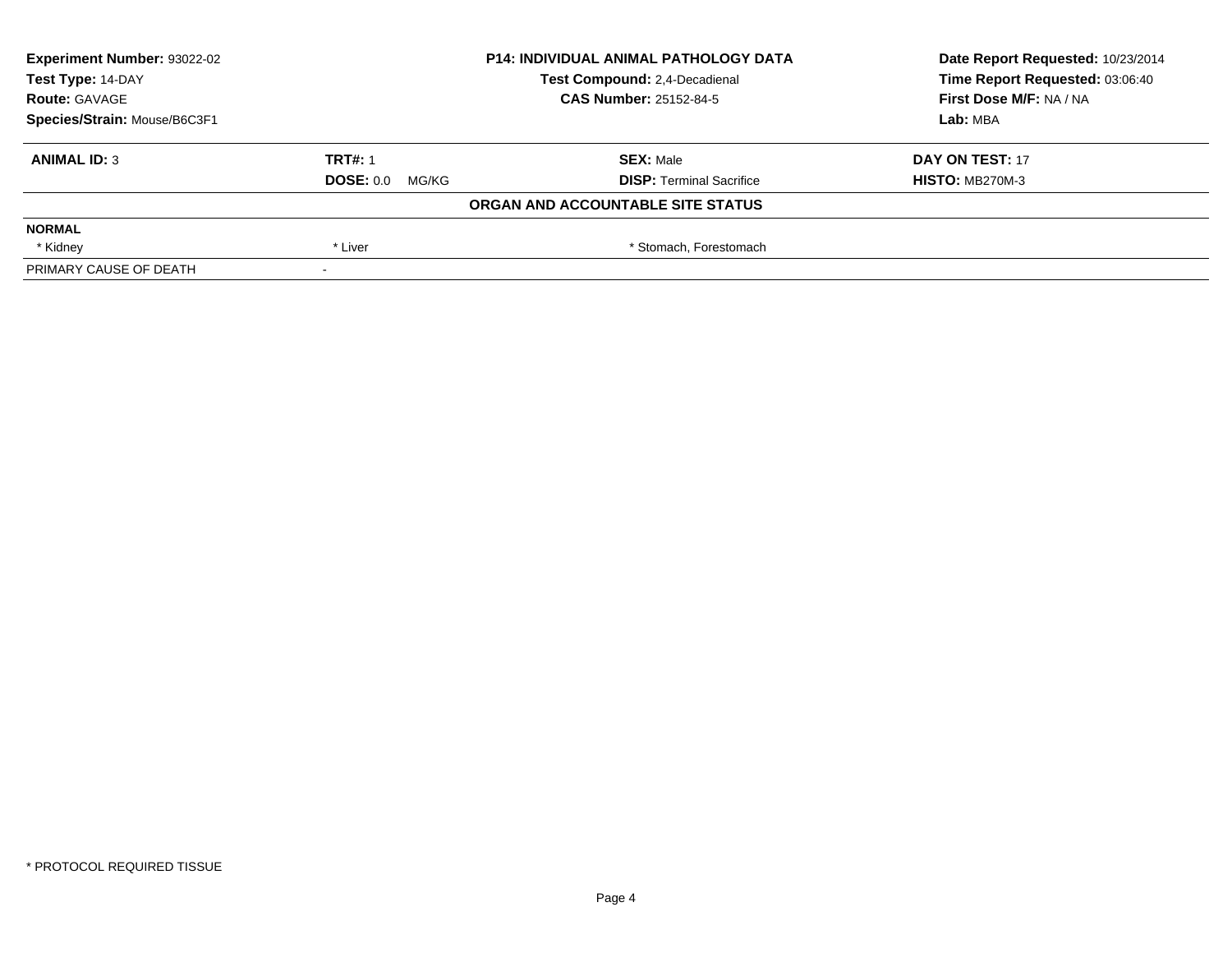| <b>Experiment Number: 93022-02</b> |                    | <b>P14: INDIVIDUAL ANIMAL PATHOLOGY DATA</b> | Date Report Requested: 10/23/2014 |
|------------------------------------|--------------------|----------------------------------------------|-----------------------------------|
| Test Type: 14-DAY                  |                    | Test Compound: 2,4-Decadienal                | Time Report Requested: 03:06:40   |
| <b>Route: GAVAGE</b>               |                    | <b>CAS Number: 25152-84-5</b>                | First Dose M/F: NA / NA           |
| Species/Strain: Mouse/B6C3F1       |                    |                                              | Lab: MBA                          |
| <b>ANIMAL ID: 4</b>                | <b>TRT#: 1</b>     | <b>SEX: Male</b>                             | DAY ON TEST: 17                   |
|                                    | DOSE: 0.0<br>MG/KG | <b>DISP:</b> Terminal Sacrifice              | <b>HISTO: MB270M-4</b>            |
|                                    |                    | ORGAN AND ACCOUNTABLE SITE STATUS            |                                   |
| <b>NORMAL</b>                      |                    |                                              |                                   |
| * Kidney                           | * Liver            | * Stomach, Forestomach                       |                                   |
| PRIMARY CAUSE OF DEATH             |                    |                                              |                                   |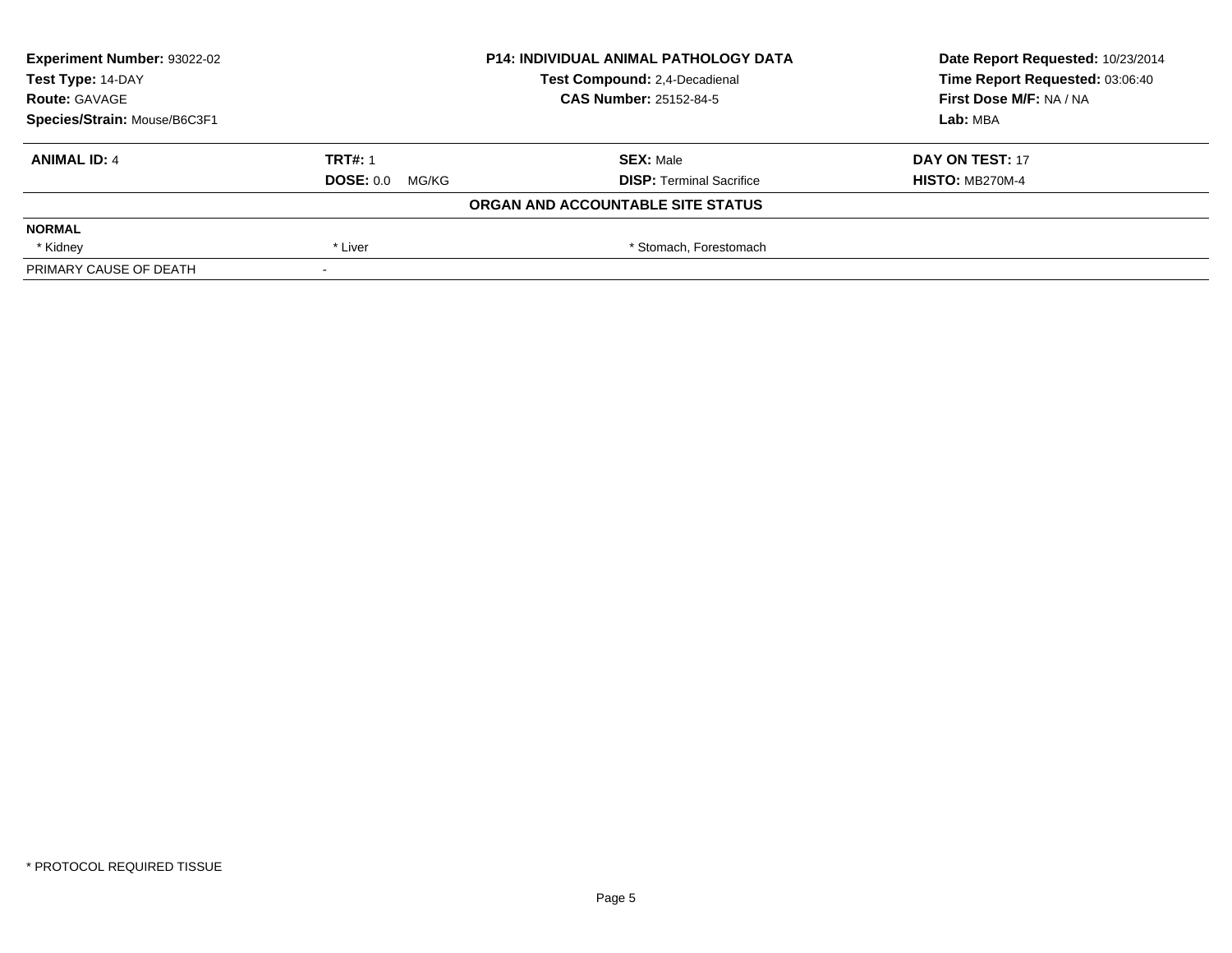| <b>Experiment Number: 93022-02</b><br>Test Type: 14-DAY | <b>P14: INDIVIDUAL ANIMAL PATHOLOGY DATA</b><br><b>Test Compound: 2.4-Decadienal</b> |                                   |                         | Date Report Requested: 10/23/2014<br>Time Report Requested: 03:06:40 |
|---------------------------------------------------------|--------------------------------------------------------------------------------------|-----------------------------------|-------------------------|----------------------------------------------------------------------|
| <b>Route: GAVAGE</b>                                    |                                                                                      | <b>CAS Number: 25152-84-5</b>     | First Dose M/F: NA / NA |                                                                      |
| Species/Strain: Mouse/B6C3F1                            |                                                                                      |                                   | Lab: MBA                |                                                                      |
| <b>ANIMAL ID: 5</b>                                     | <b>TRT#: 1</b>                                                                       | <b>SEX: Male</b>                  | DAY ON TEST: 17         |                                                                      |
|                                                         | <b>DOSE: 0.0</b><br>MG/KG                                                            | <b>DISP:</b> Terminal Sacrifice   | <b>HISTO: MB270M-5</b>  |                                                                      |
|                                                         |                                                                                      | ORGAN AND ACCOUNTABLE SITE STATUS |                         |                                                                      |
| <b>NORMAL</b>                                           |                                                                                      |                                   |                         |                                                                      |
| * Kidney                                                | * Liver                                                                              | * Stomach, Forestomach            |                         |                                                                      |
| PRIMARY CAUSE OF DEATH                                  |                                                                                      |                                   |                         |                                                                      |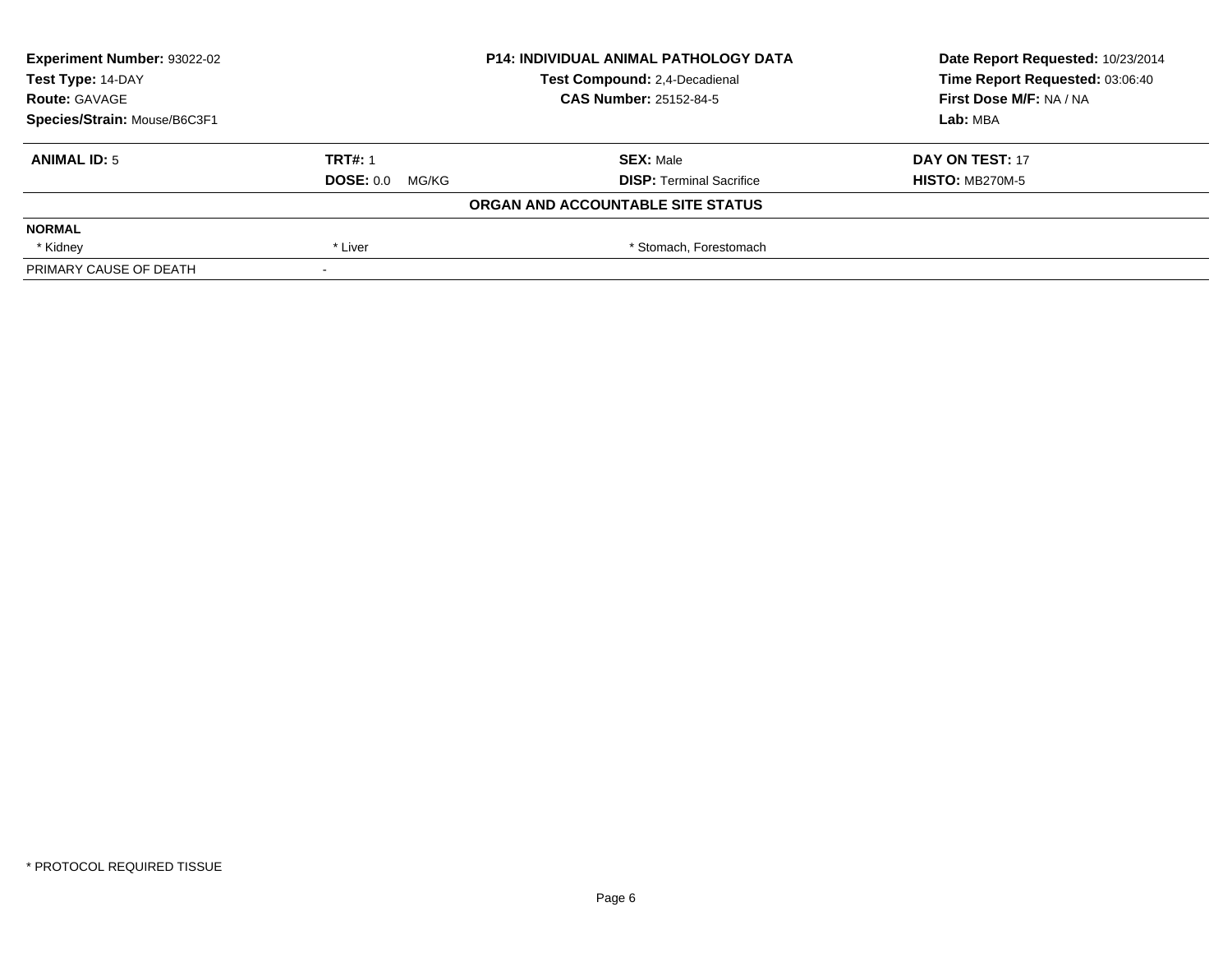| <b>Experiment Number: 93022-02</b><br>Test Type: 14-DAY<br><b>Route: GAVAGE</b><br>Species/Strain: Mouse/B6C3F1 |                                            | <b>P14: INDIVIDUAL ANIMAL PATHOLOGY DATA</b><br>Test Compound: 2,4-Decadienal<br><b>CAS Number: 25152-84-5</b> | Date Report Requested: 10/23/2014<br>Time Report Requested: 03:06:40<br>First Dose M/F: NA / NA<br>Lab: MBA |
|-----------------------------------------------------------------------------------------------------------------|--------------------------------------------|----------------------------------------------------------------------------------------------------------------|-------------------------------------------------------------------------------------------------------------|
| <b>ANIMAL ID: 16</b>                                                                                            | <b>TRT#: 4</b><br><b>DOSE: 400.0 MG/KG</b> | <b>SEX: Male</b><br><b>DISP:</b> Terminal Sacrifice                                                            | DAY ON TEST: 17<br><b>HISTO: MB270M-16</b>                                                                  |
|                                                                                                                 |                                            | ORGAN AND ACCOUNTABLE SITE STATUS                                                                              |                                                                                                             |
| <b>NORMAL</b><br>* Stomach. Forestomach                                                                         |                                            |                                                                                                                |                                                                                                             |
| PRIMARY CAUSE OF DEATH                                                                                          |                                            |                                                                                                                |                                                                                                             |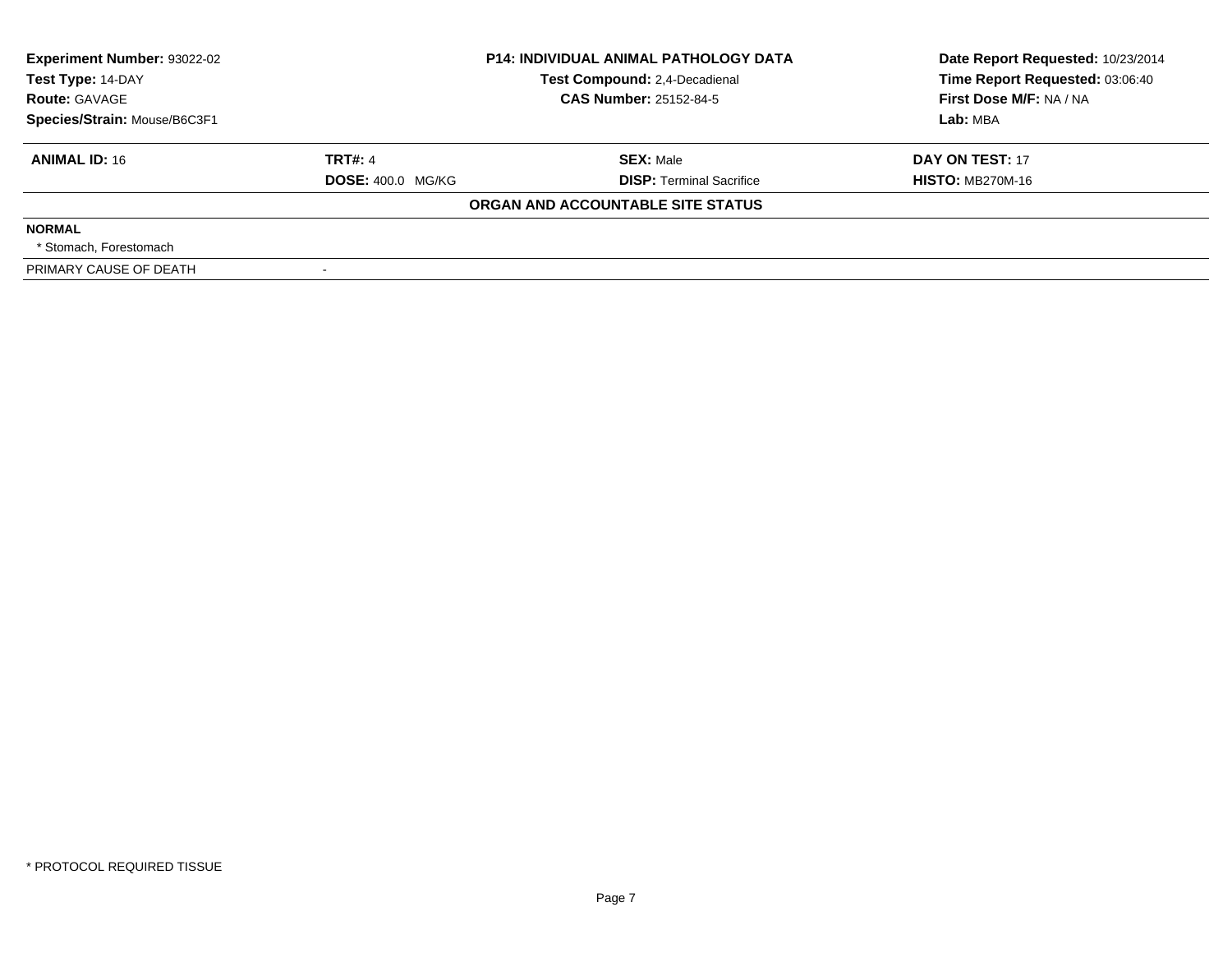| <b>Experiment Number: 93022-02</b><br>Test Type: 14-DAY<br><b>Route: GAVAGE</b><br>Species/Strain: Mouse/B6C3F1 |                                            | <b>P14: INDIVIDUAL ANIMAL PATHOLOGY DATA</b><br>Test Compound: 2,4-Decadienal<br><b>CAS Number: 25152-84-5</b> | Date Report Requested: 10/23/2014<br>Time Report Requested: 03:06:40<br>First Dose M/F: NA / NA<br>Lab: MBA |
|-----------------------------------------------------------------------------------------------------------------|--------------------------------------------|----------------------------------------------------------------------------------------------------------------|-------------------------------------------------------------------------------------------------------------|
| <b>ANIMAL ID: 17</b>                                                                                            | <b>TRT#: 4</b><br><b>DOSE: 400.0 MG/KG</b> | <b>SEX: Male</b><br><b>DISP:</b> Terminal Sacrifice                                                            | DAY ON TEST: 17<br><b>HISTO: MB270M-17</b>                                                                  |
|                                                                                                                 |                                            | ORGAN AND ACCOUNTABLE SITE STATUS                                                                              |                                                                                                             |
| <b>NORMAL</b><br>* Stomach. Forestomach                                                                         |                                            |                                                                                                                |                                                                                                             |
| PRIMARY CAUSE OF DEATH                                                                                          |                                            |                                                                                                                |                                                                                                             |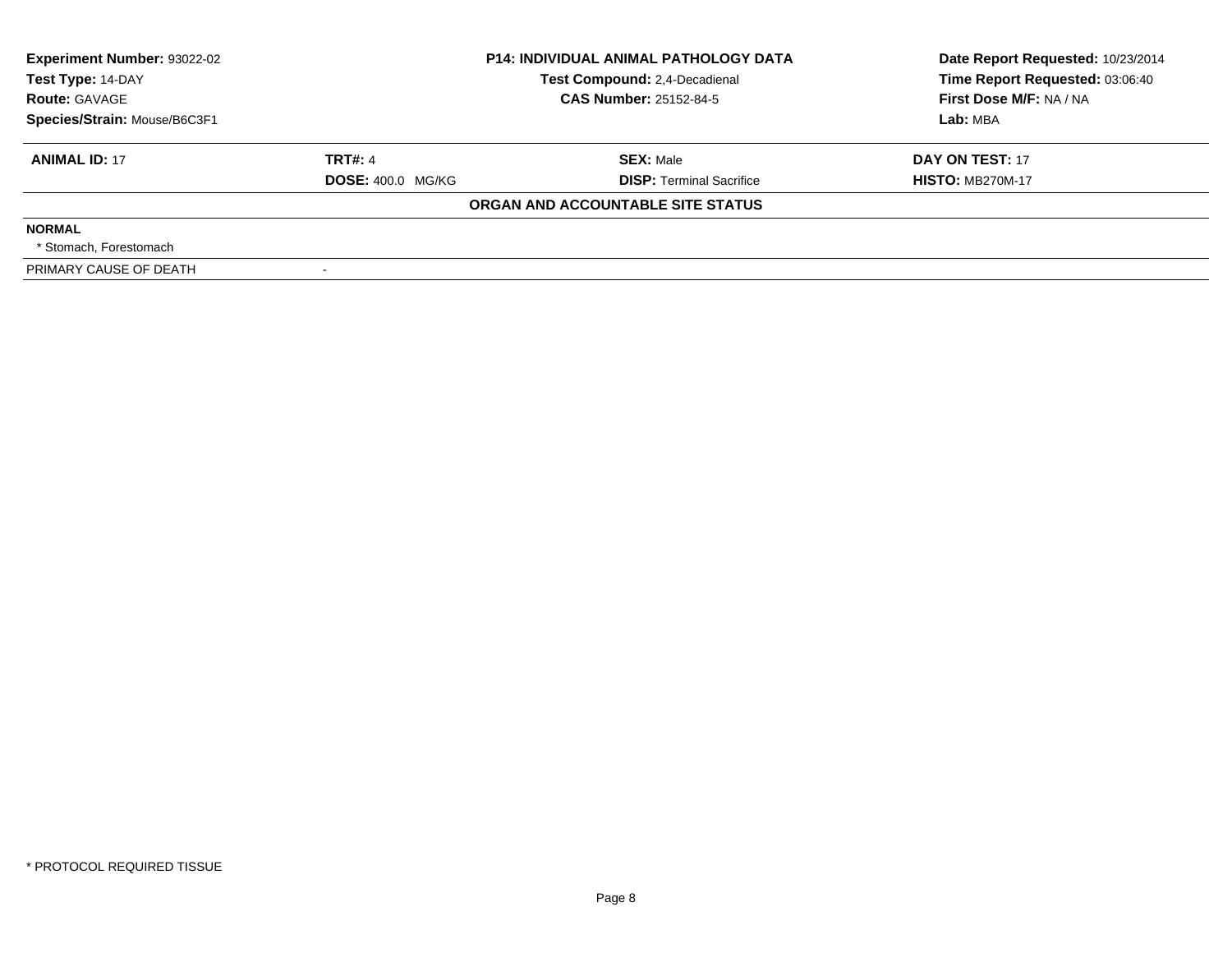| <b>Experiment Number: 93022-02</b><br>Test Type: 14-DAY<br><b>Route: GAVAGE</b><br>Species/Strain: Mouse/B6C3F1 |                                            | <b>P14: INDIVIDUAL ANIMAL PATHOLOGY DATA</b><br>Test Compound: 2,4-Decadienal<br><b>CAS Number: 25152-84-5</b> | Date Report Requested: 10/23/2014<br>Time Report Requested: 03:06:40<br>First Dose M/F: NA / NA<br>Lab: MBA |
|-----------------------------------------------------------------------------------------------------------------|--------------------------------------------|----------------------------------------------------------------------------------------------------------------|-------------------------------------------------------------------------------------------------------------|
| <b>ANIMAL ID: 18</b>                                                                                            | <b>TRT#: 4</b><br><b>DOSE: 400.0 MG/KG</b> | <b>SEX: Male</b><br><b>DISP:</b> Terminal Sacrifice                                                            | DAY ON TEST: 17<br><b>HISTO: MB270M-18</b>                                                                  |
|                                                                                                                 |                                            | ORGAN AND ACCOUNTABLE SITE STATUS                                                                              |                                                                                                             |
| <b>NORMAL</b><br>* Stomach. Forestomach                                                                         |                                            |                                                                                                                |                                                                                                             |
| PRIMARY CAUSE OF DEATH                                                                                          |                                            |                                                                                                                |                                                                                                             |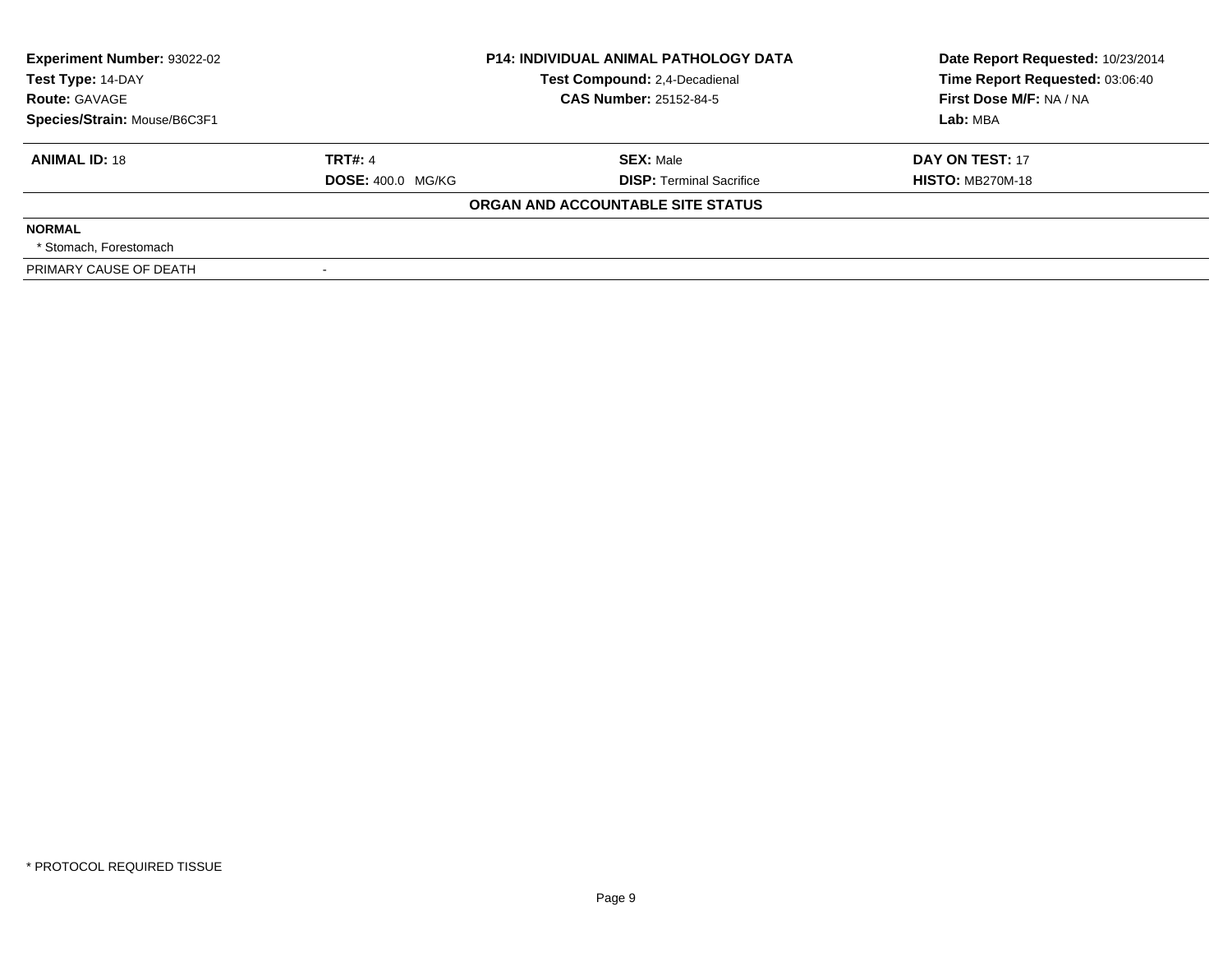| <b>Experiment Number: 93022-02</b><br>Test Type: 14-DAY<br><b>Route: GAVAGE</b><br>Species/Strain: Mouse/B6C3F1 |                                            | <b>P14: INDIVIDUAL ANIMAL PATHOLOGY DATA</b><br>Test Compound: 2,4-Decadienal<br><b>CAS Number: 25152-84-5</b> | Date Report Requested: 10/23/2014<br>Time Report Requested: 03:06:40<br>First Dose M/F: NA / NA<br>Lab: MBA |
|-----------------------------------------------------------------------------------------------------------------|--------------------------------------------|----------------------------------------------------------------------------------------------------------------|-------------------------------------------------------------------------------------------------------------|
| <b>ANIMAL ID: 19</b>                                                                                            | <b>TRT#: 4</b><br><b>DOSE: 400.0 MG/KG</b> | <b>SEX: Male</b><br><b>DISP:</b> Terminal Sacrifice                                                            | DAY ON TEST: 17<br><b>HISTO: MB270M-19</b>                                                                  |
|                                                                                                                 |                                            | ORGAN AND ACCOUNTABLE SITE STATUS                                                                              |                                                                                                             |
| <b>NORMAL</b><br>* Stomach. Forestomach                                                                         |                                            |                                                                                                                |                                                                                                             |
| PRIMARY CAUSE OF DEATH                                                                                          |                                            |                                                                                                                |                                                                                                             |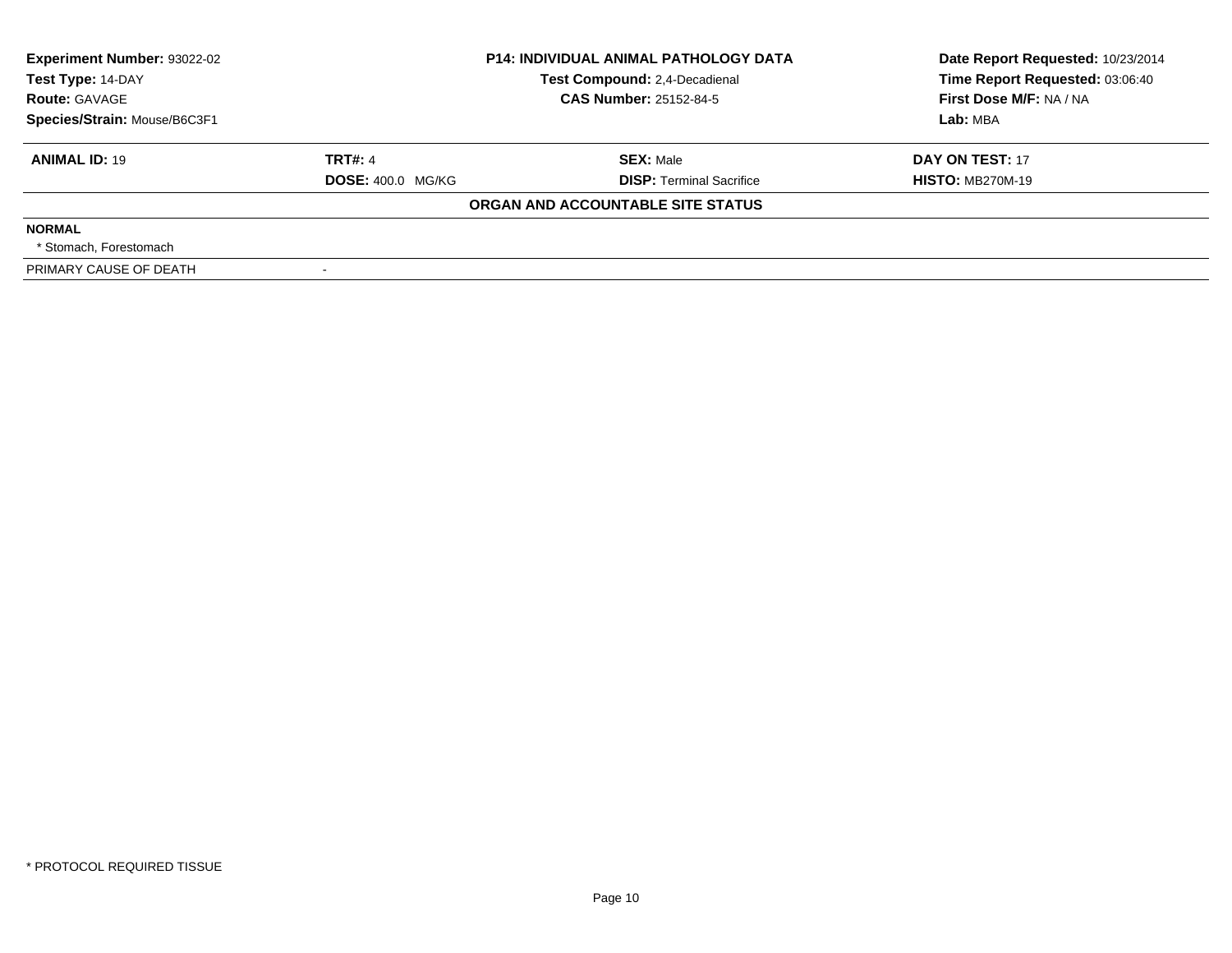| <b>Experiment Number: 93022-02</b><br>Test Type: 14-DAY<br><b>Route: GAVAGE</b><br>Species/Strain: Mouse/B6C3F1 |                                            | <b>P14: INDIVIDUAL ANIMAL PATHOLOGY DATA</b><br>Test Compound: 2,4-Decadienal<br><b>CAS Number: 25152-84-5</b> | Date Report Requested: 10/23/2014<br>Time Report Requested: 03:06:40<br>First Dose M/F: NA / NA<br>Lab: MBA |
|-----------------------------------------------------------------------------------------------------------------|--------------------------------------------|----------------------------------------------------------------------------------------------------------------|-------------------------------------------------------------------------------------------------------------|
| <b>ANIMAL ID: 20</b>                                                                                            | <b>TRT#: 4</b><br><b>DOSE: 400.0 MG/KG</b> | <b>SEX: Male</b><br><b>DISP:</b> Terminal Sacrifice                                                            | DAY ON TEST: 17<br><b>HISTO: MB270M-20</b>                                                                  |
|                                                                                                                 |                                            | ORGAN AND ACCOUNTABLE SITE STATUS                                                                              |                                                                                                             |
| <b>NORMAL</b><br>* Stomach. Forestomach                                                                         |                                            |                                                                                                                |                                                                                                             |
| PRIMARY CAUSE OF DEATH                                                                                          |                                            |                                                                                                                |                                                                                                             |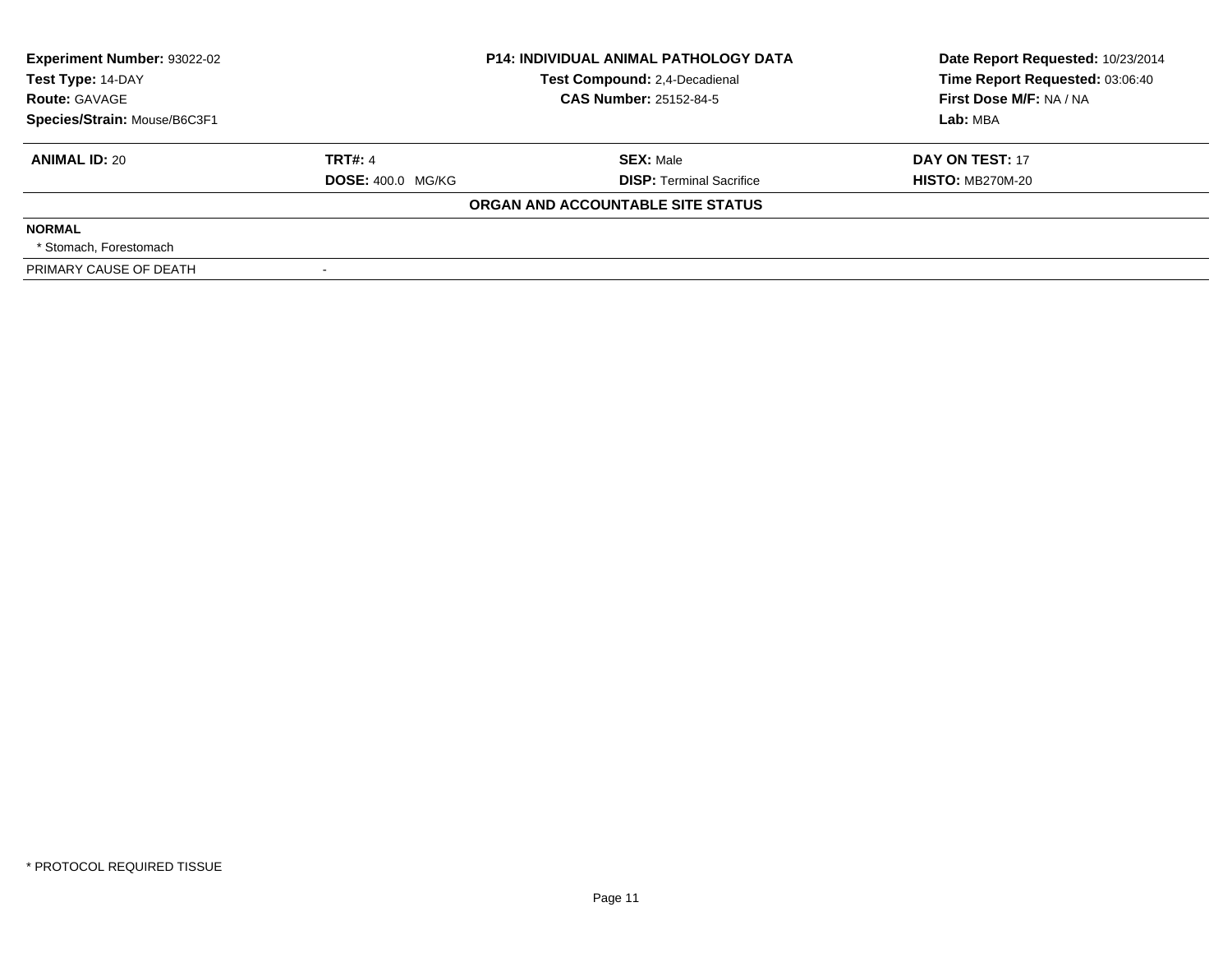| Experiment Number: 93022-02  |                               | <b>P14: INDIVIDUAL ANIMAL PATHOLOGY DATA</b> | Date Report Requested: 10/23/2014 |  |
|------------------------------|-------------------------------|----------------------------------------------|-----------------------------------|--|
| Test Type: 14-DAY            | Test Compound: 2.4-Decadienal |                                              | Time Report Requested: 03:06:40   |  |
| <b>Route: GAVAGE</b>         |                               | <b>CAS Number: 25152-84-5</b>                | First Dose M/F: NA / NA           |  |
| Species/Strain: Mouse/B6C3F1 |                               |                                              | Lab: MBA                          |  |
| <b>ANIMAL ID: 21</b>         | TRT#: 5                       | <b>SEX: Male</b>                             | DAY ON TEST: 17                   |  |
|                              | <b>DOSE: 1200.0 MG/KG</b>     | <b>DISP: Terminal Sacrifice</b>              | <b>HISTO: MB270M-21</b>           |  |
|                              |                               | ORGAN AND ACCOUNTABLE SITE STATUS            |                                   |  |
| <b>NORMAL</b>                |                               |                                              |                                   |  |
| * Kidney                     | * Liver                       |                                              |                                   |  |
| <b>OBSERVATIONS</b>          |                               |                                              |                                   |  |
| * Stomach, Forestomach       |                               | Ulcer                                        | Chronic Active, Focal, Mild       |  |
| PRIMARY CAUSE OF DEATH       |                               |                                              |                                   |  |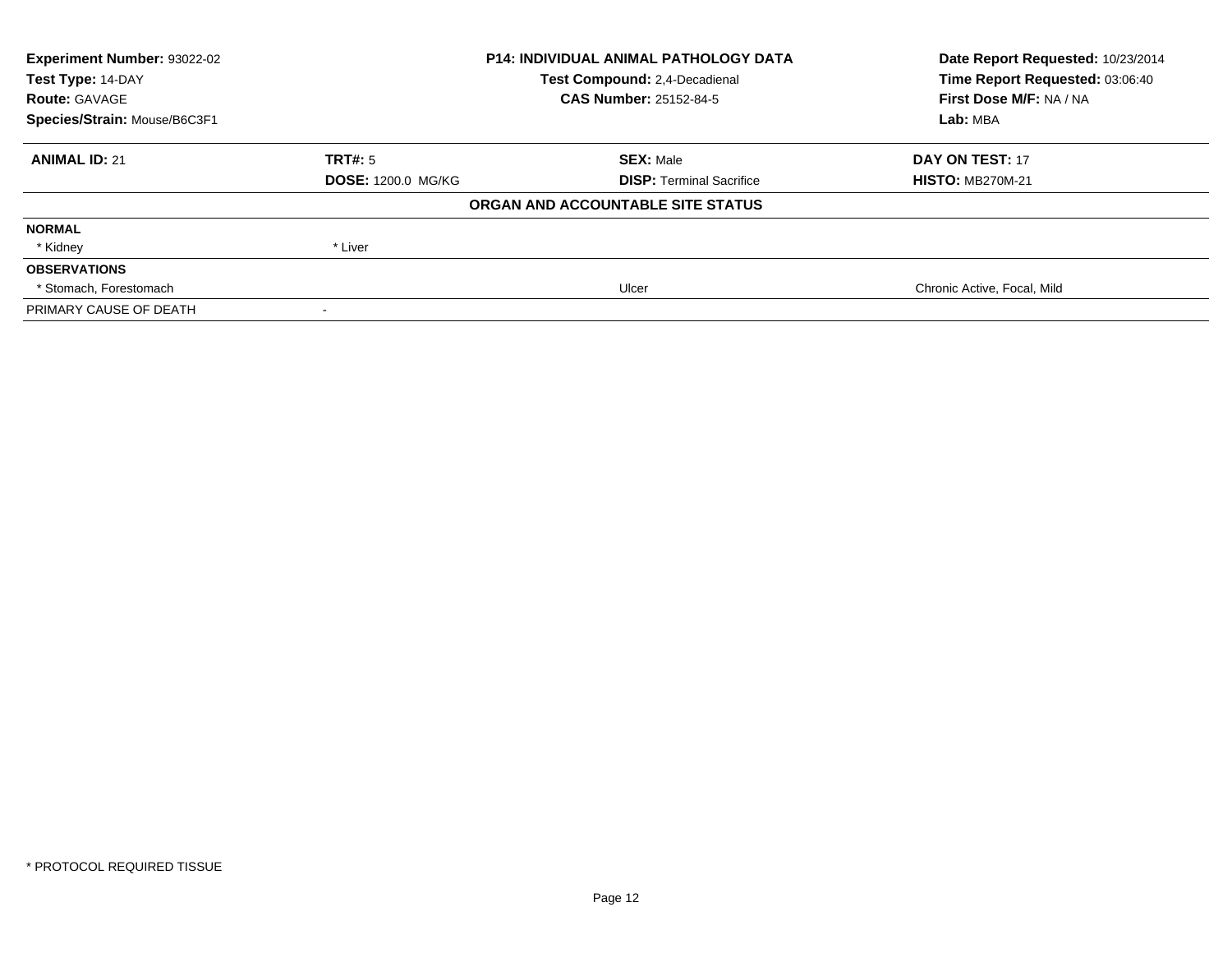| <b>Experiment Number: 93022-02</b>                                                         | <b>P14: INDIVIDUAL ANIMAL PATHOLOGY DATA</b> |                                   | Date Report Requested: 10/23/2014 |
|--------------------------------------------------------------------------------------------|----------------------------------------------|-----------------------------------|-----------------------------------|
| Test Type: 14-DAY                                                                          |                                              | Test Compound: 2,4-Decadienal     | Time Report Requested: 03:06:40   |
| <b>Route: GAVAGE</b>                                                                       |                                              | <b>CAS Number: 25152-84-5</b>     | First Dose M/F: NA / NA           |
| Species/Strain: Mouse/B6C3F1                                                               |                                              |                                   | Lab: MBA                          |
| <b>ANIMAL ID: 22</b>                                                                       | <b>TRT#: 5</b>                               | <b>SEX: Male</b>                  | DAY ON TEST: 17                   |
|                                                                                            | DOSE: 1200.0 MG/KG                           | <b>DISP:</b> Terminal Sacrifice   | <b>HISTO: MB270M-22</b>           |
|                                                                                            |                                              | ORGAN AND ACCOUNTABLE SITE STATUS |                                   |
| <b>NORMAL</b>                                                                              |                                              |                                   |                                   |
| * Kidney                                                                                   | * Liver                                      | * Spleen                          |                                   |
| <b>OBSERVATIONS</b>                                                                        |                                              |                                   |                                   |
| * Liver                                                                                    |                                              |                                   |                                   |
| Note: TGL 4-NCL                                                                            |                                              |                                   |                                   |
| * Spleen                                                                                   |                                              |                                   |                                   |
| Note: TGL 3-NCL                                                                            |                                              |                                   |                                   |
| * Stomach, Forestomach                                                                     |                                              | Ulcer                             | Chronic Active, Focal, Marked     |
| [ Ulcer TGLS = $2-1$ ]                                                                     |                                              |                                   |                                   |
| PRIMARY CAUSE OF DEATH                                                                     |                                              |                                   |                                   |
| Animal Note: CAVITY, ABDOMINAL, ADHESION, (INVOLVES STOMACH, LIVER, AND SPLEEN), TGL 1-NST |                                              |                                   |                                   |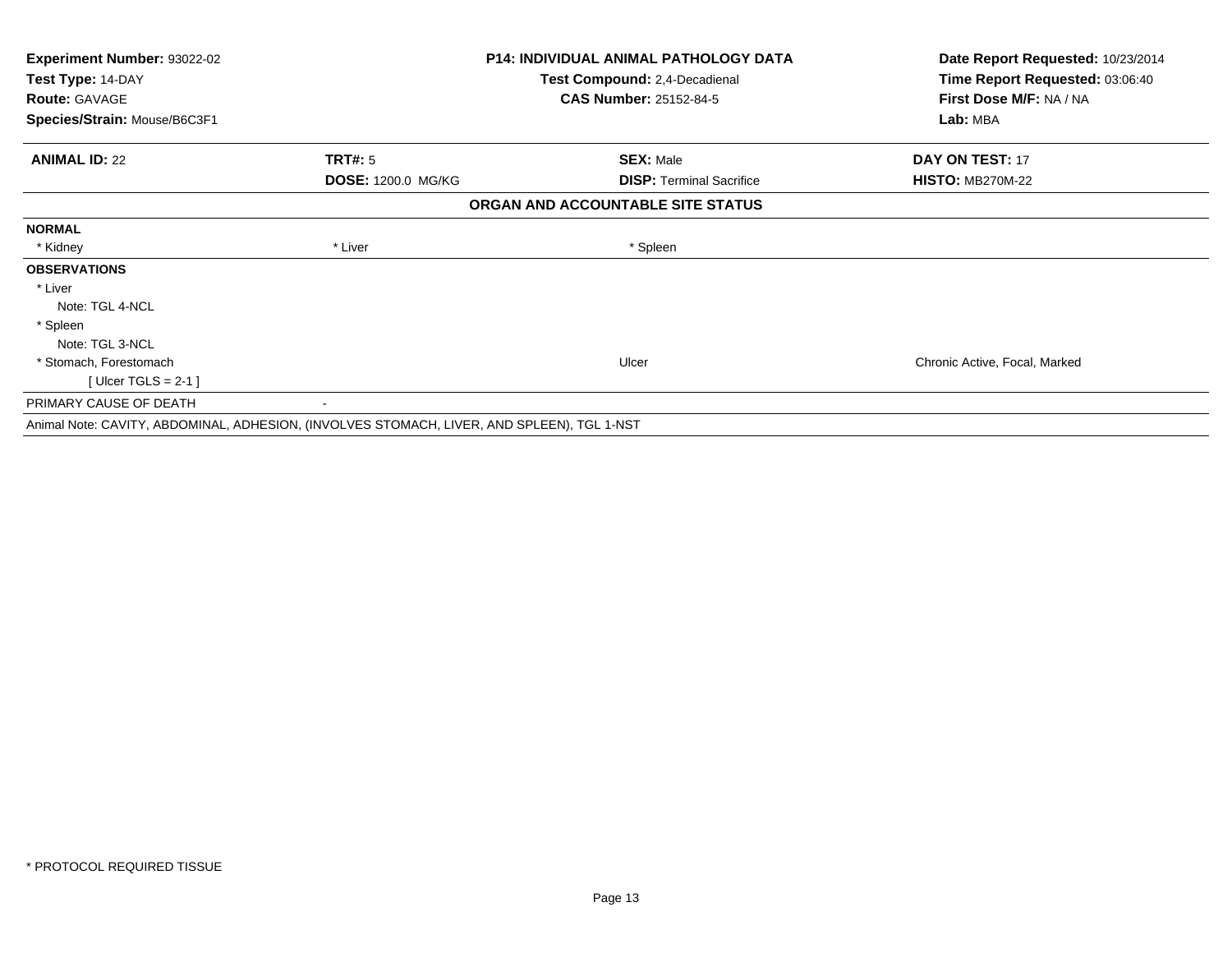| Experiment Number: 93022-02<br>Test Type: 14-DAY<br><b>Route: GAVAGE</b> |                    | <b>P14: INDIVIDUAL ANIMAL PATHOLOGY DATA</b><br>Test Compound: 2,4-Decadienal<br><b>CAS Number: 25152-84-5</b> | Date Report Requested: 10/23/2014<br>Time Report Requested: 03:06:40<br>First Dose M/F: NA / NA |
|--------------------------------------------------------------------------|--------------------|----------------------------------------------------------------------------------------------------------------|-------------------------------------------------------------------------------------------------|
| Species/Strain: Mouse/B6C3F1                                             |                    |                                                                                                                | Lab: MBA                                                                                        |
| <b>ANIMAL ID: 23</b>                                                     | TRT#: 5            | <b>SEX: Male</b>                                                                                               | <b>DAY ON TEST: 17</b>                                                                          |
|                                                                          | DOSE: 1200.0 MG/KG | <b>DISP:</b> Terminal Sacrifice                                                                                | <b>HISTO: MB270M-23</b>                                                                         |
|                                                                          |                    | ORGAN AND ACCOUNTABLE SITE STATUS                                                                              |                                                                                                 |
| <b>NORMAL</b>                                                            |                    |                                                                                                                |                                                                                                 |
| * Kidney                                                                 | * Liver            |                                                                                                                |                                                                                                 |
| <b>OBSERVATIONS</b>                                                      |                    |                                                                                                                |                                                                                                 |
| * Stomach, Forestomach                                                   |                    | Ulcer                                                                                                          | Chronic Active, Focal, Marked                                                                   |
| [ Ulcer TGLS = $1-1$ ]                                                   |                    |                                                                                                                |                                                                                                 |
| PRIMARY CAUSE OF DEATH                                                   |                    |                                                                                                                |                                                                                                 |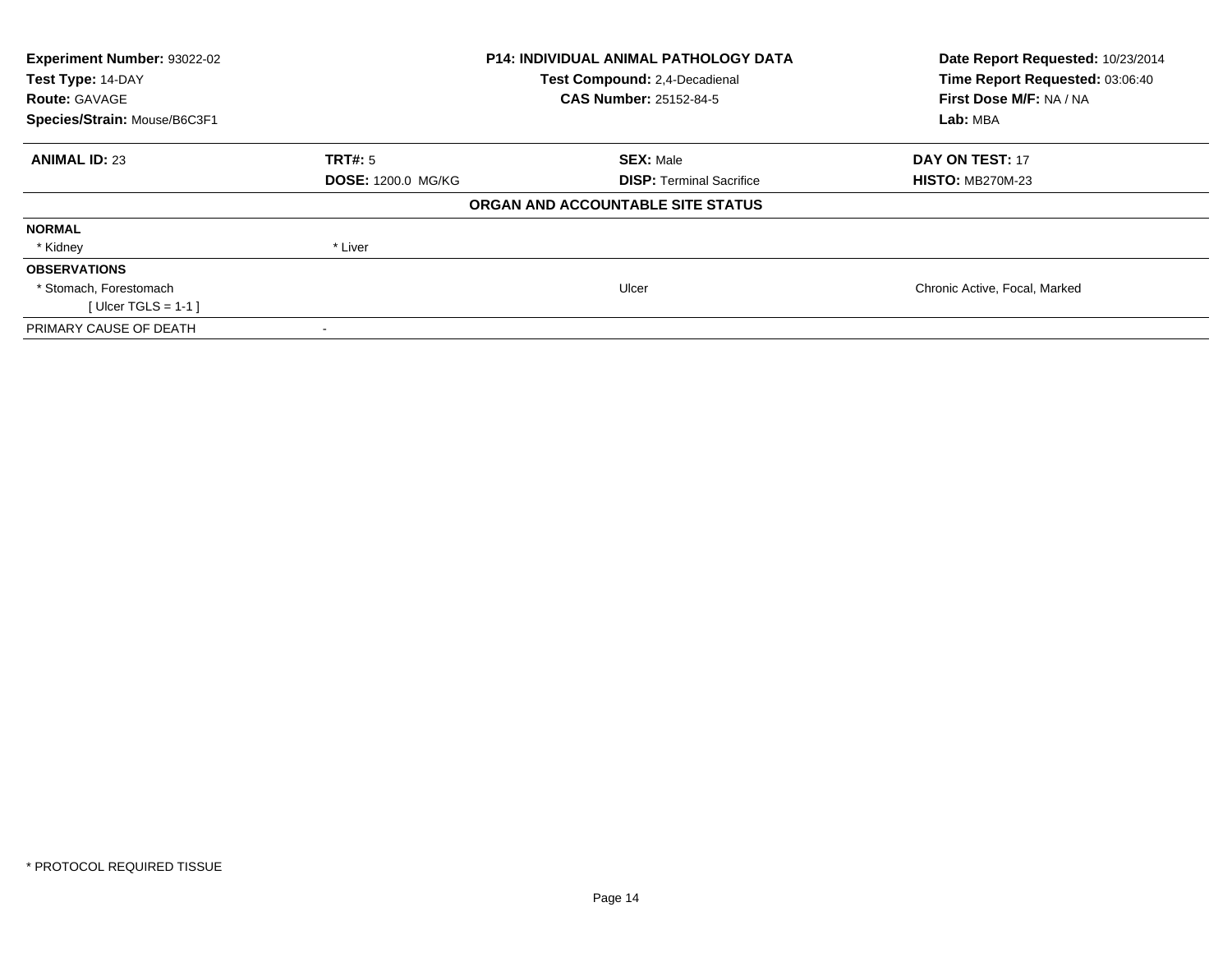| Experiment Number: 93022-02<br>Test Type: 14-DAY     |                           | <b>P14: INDIVIDUAL ANIMAL PATHOLOGY DATA</b><br>Test Compound: 2,4-Decadienal | Date Report Requested: 10/23/2014<br>Time Report Requested: 03:06:40 |  |
|------------------------------------------------------|---------------------------|-------------------------------------------------------------------------------|----------------------------------------------------------------------|--|
| <b>Route: GAVAGE</b><br>Species/Strain: Mouse/B6C3F1 |                           | <b>CAS Number: 25152-84-5</b>                                                 | First Dose M/F: NA / NA<br>Lab: MBA                                  |  |
| <b>ANIMAL ID: 24</b>                                 | TRT#: 5                   | <b>SEX: Male</b>                                                              | DAY ON TEST: 12                                                      |  |
|                                                      | <b>DOSE: 1200.0 MG/KG</b> | <b>DISP: Natural Death</b>                                                    | <b>HISTO: MB270M-24</b>                                              |  |
|                                                      |                           | ORGAN AND ACCOUNTABLE SITE STATUS                                             |                                                                      |  |
| <b>NORMAL</b>                                        |                           |                                                                               |                                                                      |  |
| * Kidney                                             |                           |                                                                               |                                                                      |  |
| <b>AUTO PRECLUDES DIAG.</b>                          |                           |                                                                               |                                                                      |  |
| * Spleen                                             |                           |                                                                               |                                                                      |  |
| <b>OBSERVATIONS</b>                                  |                           |                                                                               |                                                                      |  |
| * Liver                                              |                           | Necrosis                                                                      | Focal, Minimal                                                       |  |
| [Necrosis TGLS = $2-1$ ]                             |                           |                                                                               |                                                                      |  |
| * Spleen                                             |                           |                                                                               |                                                                      |  |
| Note: TGL 1-AUTOLYSIS TOO SEVERE FOR DIAGNOSIS       |                           |                                                                               |                                                                      |  |
| * Stomach, Forestomach                               |                           | Ulcer                                                                         | Chronic Active, Focal, Marked                                        |  |
| [ Ulcer TGLS = $3-1$ ]                               |                           |                                                                               |                                                                      |  |
| PRIMARY CAUSE OF DEATH                               |                           |                                                                               |                                                                      |  |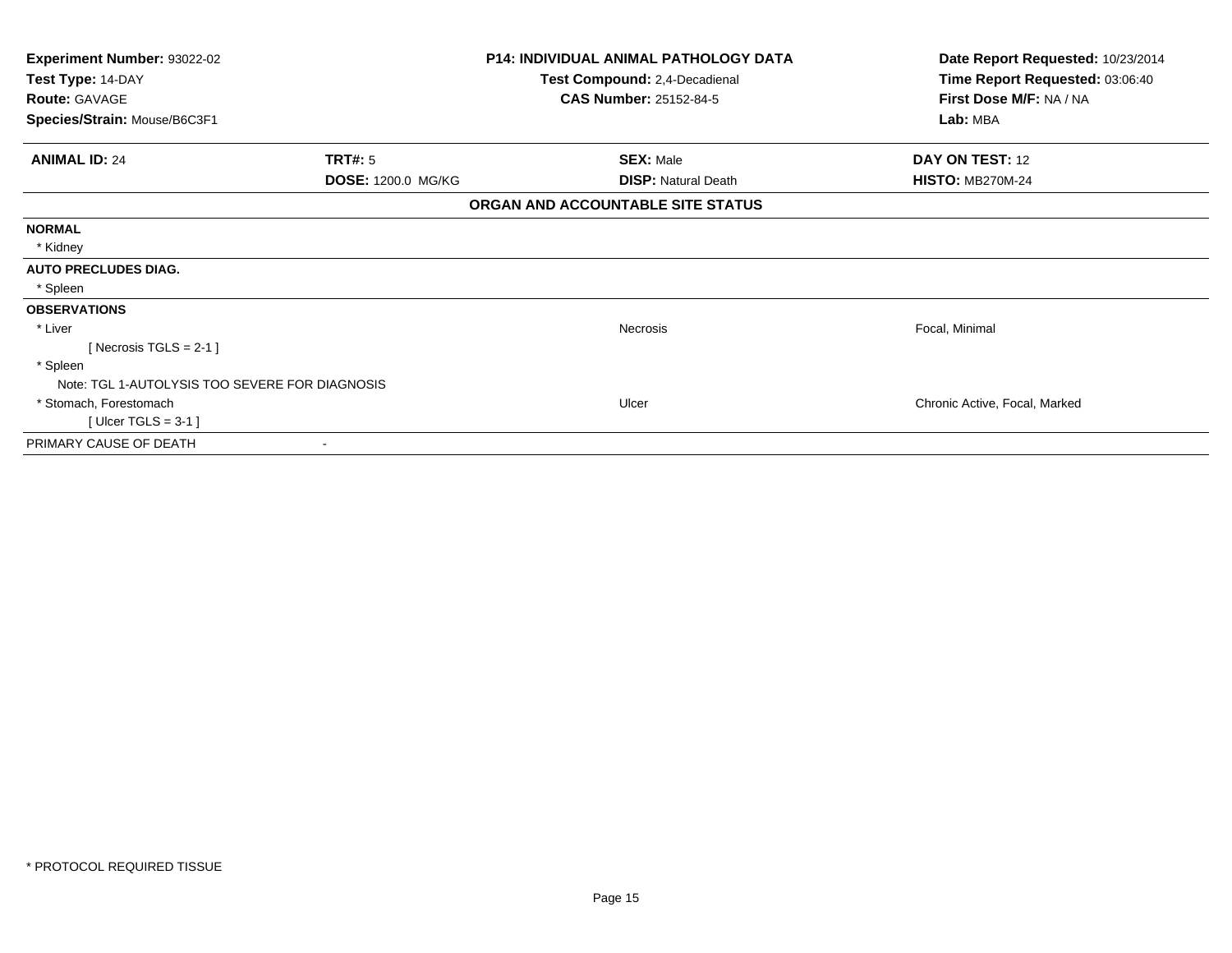| Experiment Number: 93022-02<br>Test Type: 14-DAY<br><b>Route: GAVAGE</b> |                    | <b>P14: INDIVIDUAL ANIMAL PATHOLOGY DATA</b><br>Test Compound: 2,4-Decadienal<br><b>CAS Number: 25152-84-5</b> | Date Report Requested: 10/23/2014<br>Time Report Requested: 03:06:40<br>First Dose M/F: NA / NA |  |
|--------------------------------------------------------------------------|--------------------|----------------------------------------------------------------------------------------------------------------|-------------------------------------------------------------------------------------------------|--|
| Species/Strain: Mouse/B6C3F1                                             |                    |                                                                                                                | Lab: MBA                                                                                        |  |
| <b>ANIMAL ID: 25</b>                                                     | TRT#: 5            | <b>SEX: Male</b>                                                                                               | <b>DAY ON TEST: 17</b>                                                                          |  |
|                                                                          | DOSE: 1200.0 MG/KG | <b>DISP:</b> Terminal Sacrifice                                                                                | <b>HISTO: MB270M-25</b>                                                                         |  |
|                                                                          |                    | ORGAN AND ACCOUNTABLE SITE STATUS                                                                              |                                                                                                 |  |
| <b>NORMAL</b>                                                            |                    |                                                                                                                |                                                                                                 |  |
| * Kidney                                                                 | * Liver            |                                                                                                                |                                                                                                 |  |
| <b>OBSERVATIONS</b>                                                      |                    |                                                                                                                |                                                                                                 |  |
| * Stomach, Forestomach                                                   |                    | Ulcer                                                                                                          | Chronic Active, Focal, Marked                                                                   |  |
| [ Ulcer TGLS = $1-1$ ]                                                   |                    |                                                                                                                |                                                                                                 |  |
| PRIMARY CAUSE OF DEATH                                                   |                    |                                                                                                                |                                                                                                 |  |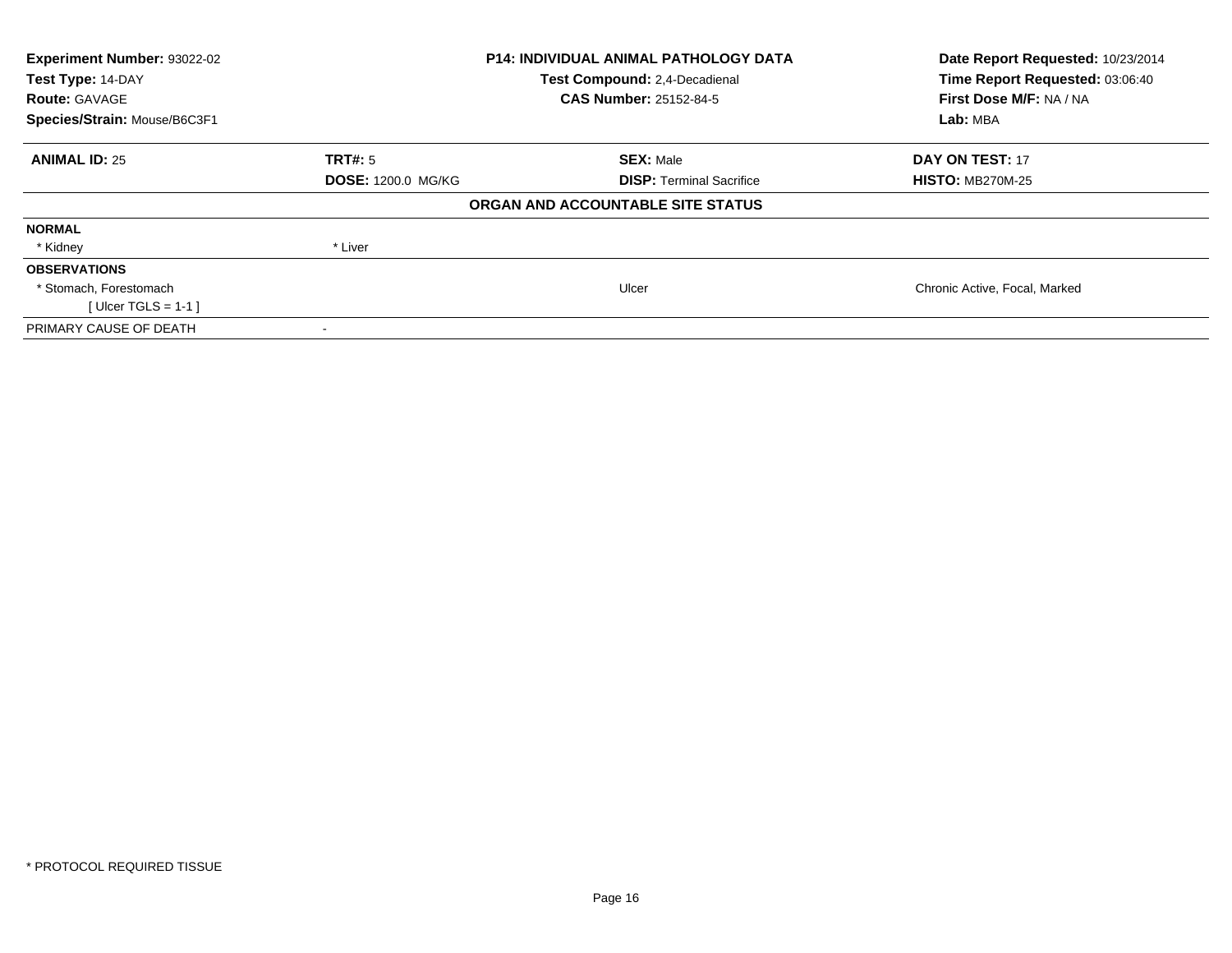| Experiment Number: 93022-02<br>Test Type: 14-DAY<br><b>Route: GAVAGE</b> |                           | <b>P14: INDIVIDUAL ANIMAL PATHOLOGY DATA</b><br>Test Compound: 2,4-Decadienal<br><b>CAS Number: 25152-84-5</b> | Date Report Requested: 10/23/2014<br>Time Report Requested: 03:06:40<br>First Dose M/F: NA / NA |
|--------------------------------------------------------------------------|---------------------------|----------------------------------------------------------------------------------------------------------------|-------------------------------------------------------------------------------------------------|
| Species/Strain: Mouse/B6C3F1                                             |                           |                                                                                                                | Lab: MBA                                                                                        |
| <b>ANIMAL ID: 26</b>                                                     | <b>TRT#:</b> 6            | <b>SEX: Male</b>                                                                                               | <b>DAY ON TEST: 3</b>                                                                           |
|                                                                          | <b>DOSE: 3600.0 MG/KG</b> | <b>DISP:</b> Moribund Sacrifice                                                                                | <b>HISTO: MB270M-26</b>                                                                         |
|                                                                          |                           | ORGAN AND ACCOUNTABLE SITE STATUS                                                                              |                                                                                                 |
| <b>NORMAL</b>                                                            |                           |                                                                                                                |                                                                                                 |
| * Kidney                                                                 | * Liver                   |                                                                                                                |                                                                                                 |
| <b>OBSERVATIONS</b>                                                      |                           |                                                                                                                |                                                                                                 |
| * Stomach, Forestomach                                                   |                           | Ulcer                                                                                                          | Acute, Diffuse, Marked                                                                          |
| [ Ulcer TGLS = $1-1$ ]                                                   |                           |                                                                                                                |                                                                                                 |
| PRIMARY CAUSE OF DEATH                                                   |                           |                                                                                                                |                                                                                                 |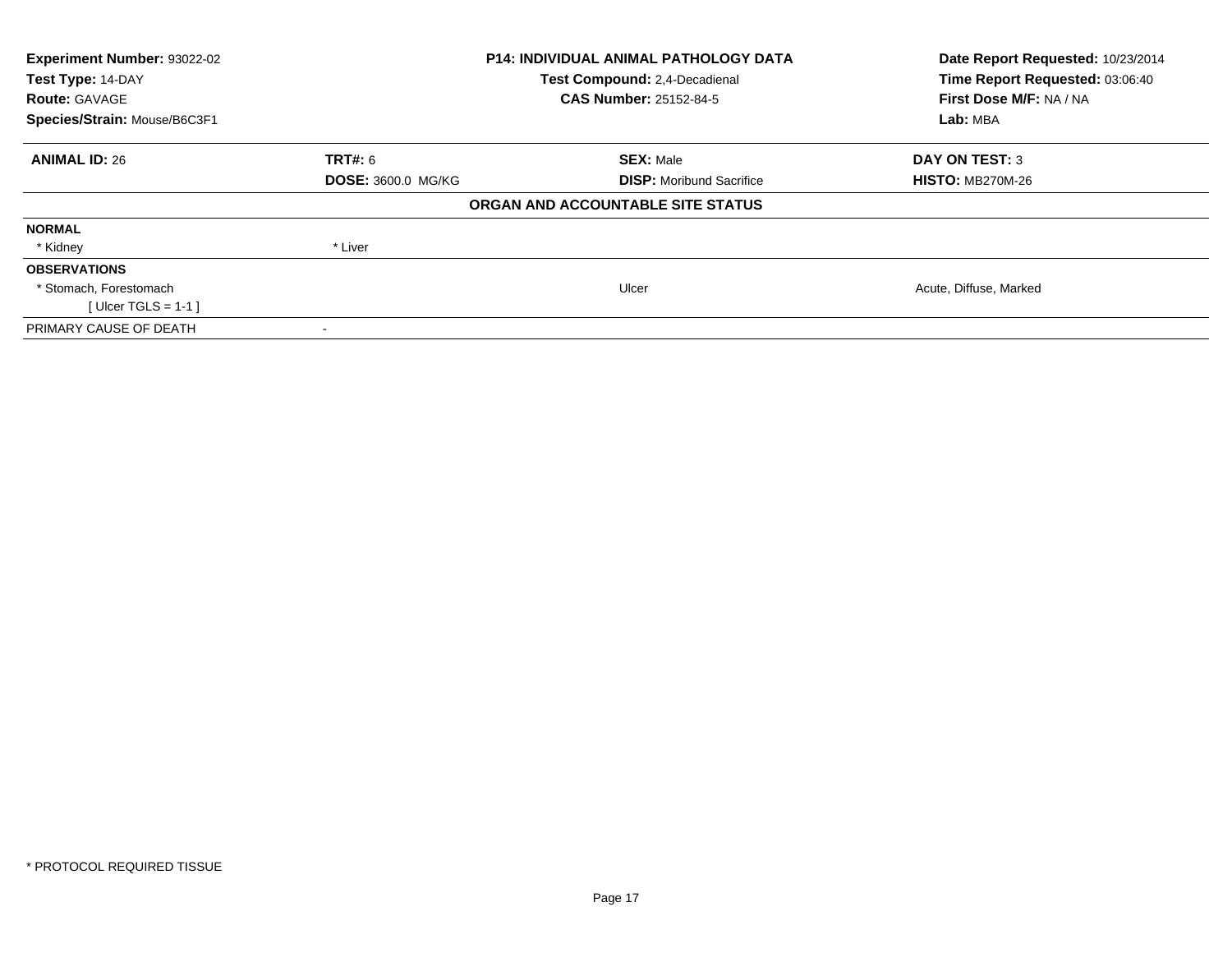| Experiment Number: 93022-02<br>Test Type: 14-DAY<br><b>Route: GAVAGE</b><br>Species/Strain: Mouse/B6C3F1 |                           | <b>P14: INDIVIDUAL ANIMAL PATHOLOGY DATA</b><br>Test Compound: 2,4-Decadienal<br><b>CAS Number: 25152-84-5</b> | Date Report Requested: 10/23/2014<br>Time Report Requested: 03:06:40<br>First Dose M/F: NA / NA<br>Lab: MBA |
|----------------------------------------------------------------------------------------------------------|---------------------------|----------------------------------------------------------------------------------------------------------------|-------------------------------------------------------------------------------------------------------------|
| <b>ANIMAL ID: 27</b>                                                                                     | <b>TRT#: 6</b>            | <b>SEX: Male</b>                                                                                               | <b>DAY ON TEST: 3</b>                                                                                       |
|                                                                                                          | <b>DOSE: 3600.0 MG/KG</b> | <b>DISP:</b> Natural Death                                                                                     | <b>HISTO: MB270M-27</b>                                                                                     |
|                                                                                                          |                           | ORGAN AND ACCOUNTABLE SITE STATUS                                                                              |                                                                                                             |
| <b>NORMAL</b>                                                                                            |                           |                                                                                                                |                                                                                                             |
| * Liver                                                                                                  |                           |                                                                                                                |                                                                                                             |
| <b>AUTO PRECLUDES DIAG.</b>                                                                              |                           |                                                                                                                |                                                                                                             |
| * Kidney                                                                                                 |                           |                                                                                                                |                                                                                                             |
| <b>OBSERVATIONS</b>                                                                                      |                           |                                                                                                                |                                                                                                             |
| * Stomach, Forestomach                                                                                   |                           | Ulcer                                                                                                          | Acute, Diffuse, Marked                                                                                      |
| PRIMARY CAUSE OF DEATH                                                                                   |                           |                                                                                                                |                                                                                                             |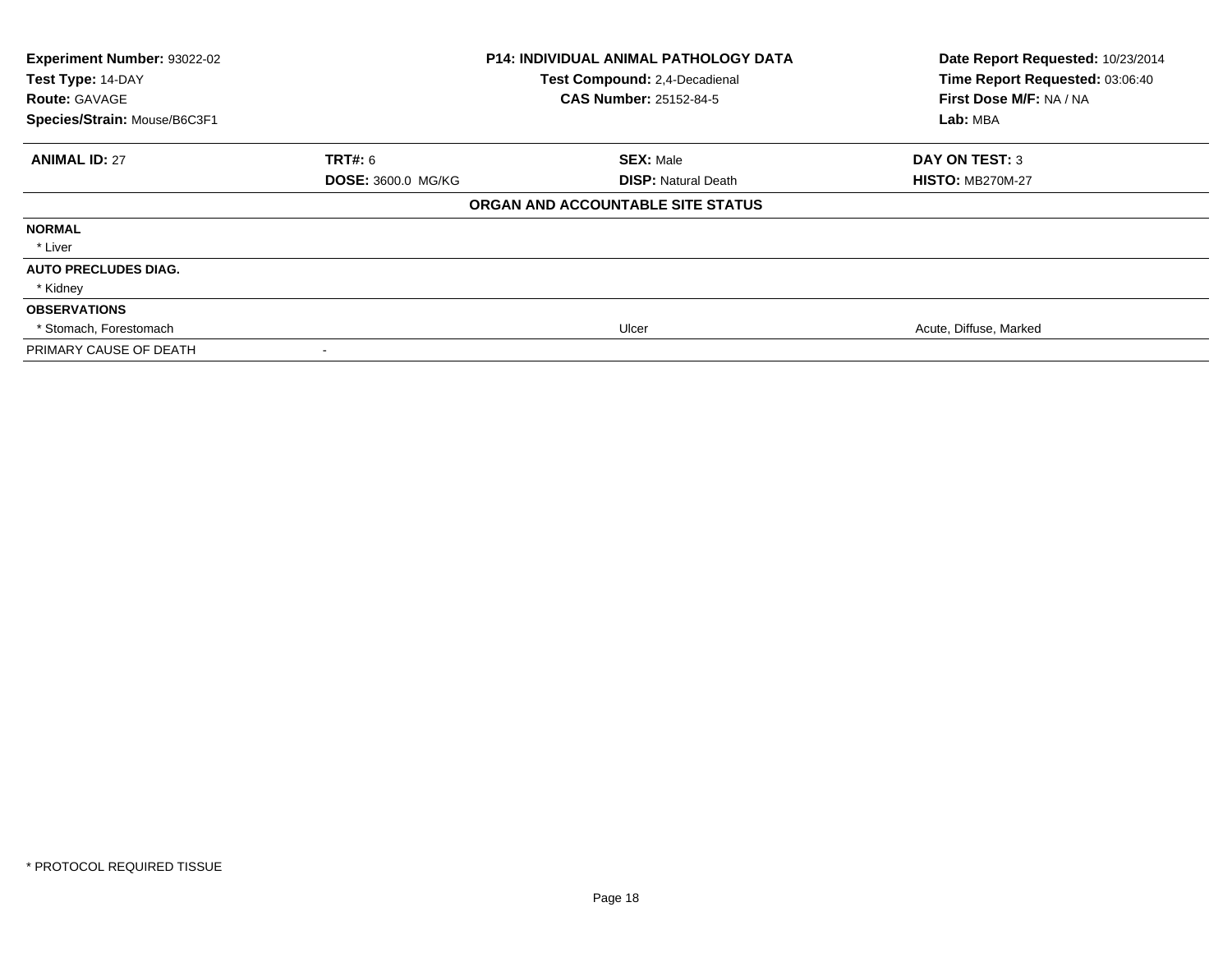| Experiment Number: 93022-02  | <b>P14: INDIVIDUAL ANIMAL PATHOLOGY DATA</b><br>Test Compound: 2,4-Decadienal |                                   | Date Report Requested: 10/23/2014 |
|------------------------------|-------------------------------------------------------------------------------|-----------------------------------|-----------------------------------|
| Test Type: 14-DAY            |                                                                               |                                   | Time Report Requested: 03:06:40   |
| <b>Route: GAVAGE</b>         |                                                                               | <b>CAS Number: 25152-84-5</b>     | First Dose M/F: NA / NA           |
| Species/Strain: Mouse/B6C3F1 |                                                                               |                                   | Lab: MBA                          |
| <b>ANIMAL ID: 28</b>         | <b>TRT#: 6</b>                                                                | <b>SEX: Male</b>                  | <b>DAY ON TEST: 3</b>             |
|                              | <b>DOSE: 3600.0 MG/KG</b>                                                     | <b>DISP: Natural Death</b>        | <b>HISTO: MB270M-28</b>           |
|                              |                                                                               | ORGAN AND ACCOUNTABLE SITE STATUS |                                   |
| <b>NORMAL</b>                |                                                                               |                                   |                                   |
| * Kidney                     | * Liver                                                                       |                                   |                                   |
| <b>OBSERVATIONS</b>          |                                                                               |                                   |                                   |
| * Stomach, Forestomach       |                                                                               | Ulcer                             | Acute, Diffuse, Marked            |
| PRIMARY CAUSE OF DEATH       |                                                                               |                                   |                                   |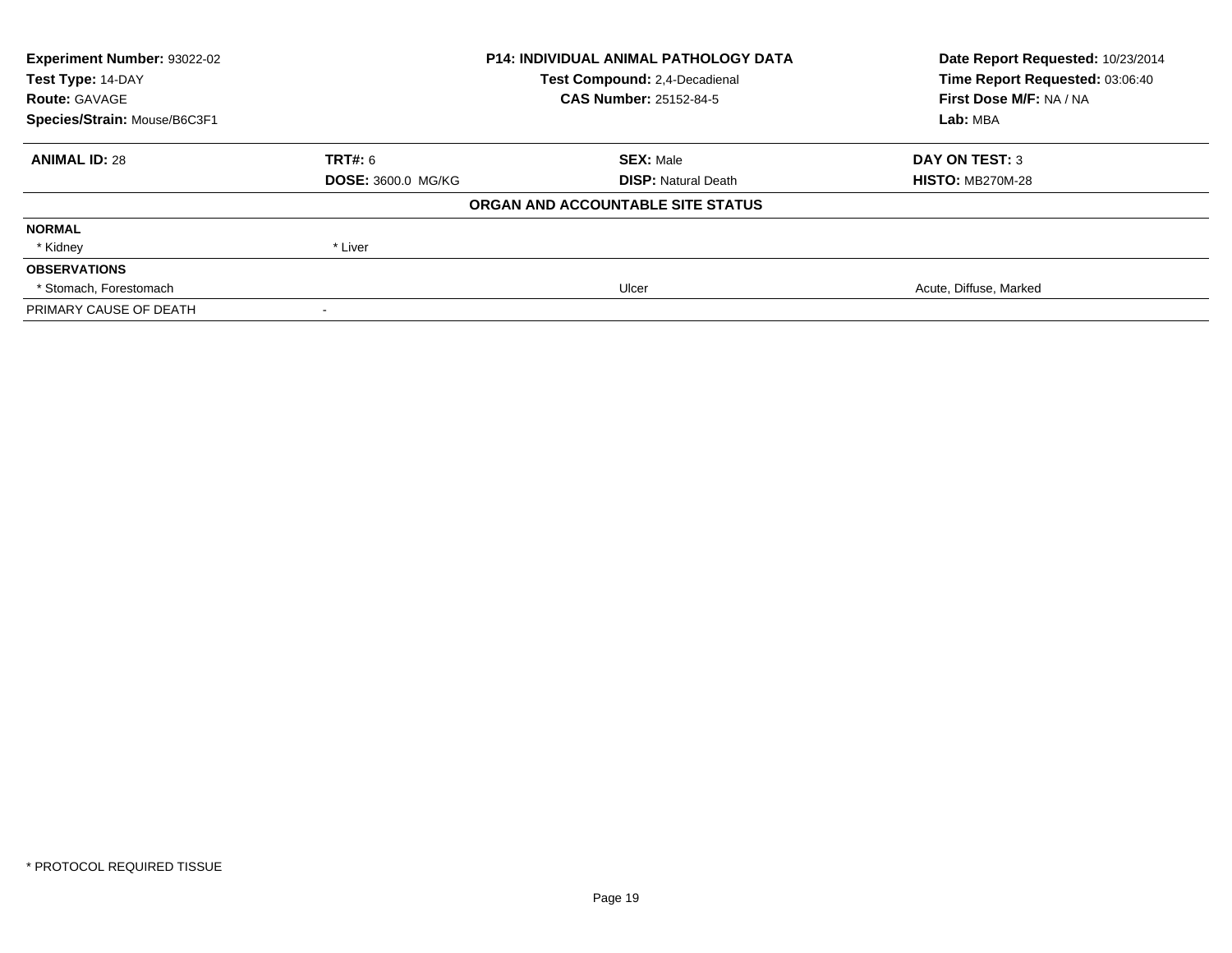| <b>P14: INDIVIDUAL ANIMAL PATHOLOGY DATA</b><br>Experiment Number: 93022-02<br>Test Type: 14-DAY<br>Test Compound: 2,4-Decadienal |                           | Date Report Requested: 10/23/2014 |                         |  |
|-----------------------------------------------------------------------------------------------------------------------------------|---------------------------|-----------------------------------|-------------------------|--|
|                                                                                                                                   |                           | Time Report Requested: 03:06:40   |                         |  |
| <b>Route: GAVAGE</b>                                                                                                              |                           | <b>CAS Number: 25152-84-5</b>     | First Dose M/F: NA / NA |  |
| Species/Strain: Mouse/B6C3F1                                                                                                      |                           |                                   | Lab: MBA                |  |
| <b>ANIMAL ID: 29</b>                                                                                                              | <b>TRT#: 6</b>            | <b>SEX: Male</b>                  | DAY ON TEST: 7          |  |
|                                                                                                                                   | DOSE: 3600.0 MG/KG        | <b>DISP: Moribund Sacrifice</b>   | <b>HISTO: MB270M-29</b> |  |
|                                                                                                                                   |                           | ORGAN AND ACCOUNTABLE SITE STATUS |                         |  |
| <b>NORMAL</b>                                                                                                                     |                           |                                   |                         |  |
| * Intestine Large, Colon                                                                                                          | * Intestine Large, Rectum | * Kidney                          | * Liver                 |  |
| <b>MISSING</b>                                                                                                                    |                           |                                   |                         |  |
| <b>Adrenal Cortex</b>                                                                                                             | Adrenal Medulla           |                                   |                         |  |
| <b>OBSERVATIONS</b>                                                                                                               |                           |                                   |                         |  |
| Adren Medulla                                                                                                                     |                           |                                   |                         |  |
| Note: TGL 4-NST                                                                                                                   |                           |                                   |                         |  |
| * Int Lg Colon                                                                                                                    |                           |                                   |                         |  |
| Note: TGL 3-NCL                                                                                                                   |                           |                                   |                         |  |
| * Int Lg Rectum                                                                                                                   |                           |                                   |                         |  |
| Note: TGL 3-NCL                                                                                                                   |                           |                                   |                         |  |
| * Liver                                                                                                                           |                           |                                   |                         |  |
| Note: TGL 5-NCL                                                                                                                   |                           |                                   |                         |  |
| * Pancreas                                                                                                                        |                           | <b>Necrosis</b>                   | Focal, Moderate         |  |
| [Necrosis $TGLS = 2-2$ ]                                                                                                          |                           |                                   |                         |  |
| * Spleen                                                                                                                          |                           | Hematopoietic Cell Proliferation  | Mild                    |  |
|                                                                                                                                   |                           | Necrosis                          | Focal, Moderate         |  |
| [ Necrosis $TGLS = 1-2$ ]                                                                                                         |                           |                                   |                         |  |
| * Stomach, Forestomach                                                                                                            |                           | Ulcer                             | Acute, Diffuse, Marked  |  |
| PRIMARY CAUSE OF DEATH                                                                                                            |                           |                                   |                         |  |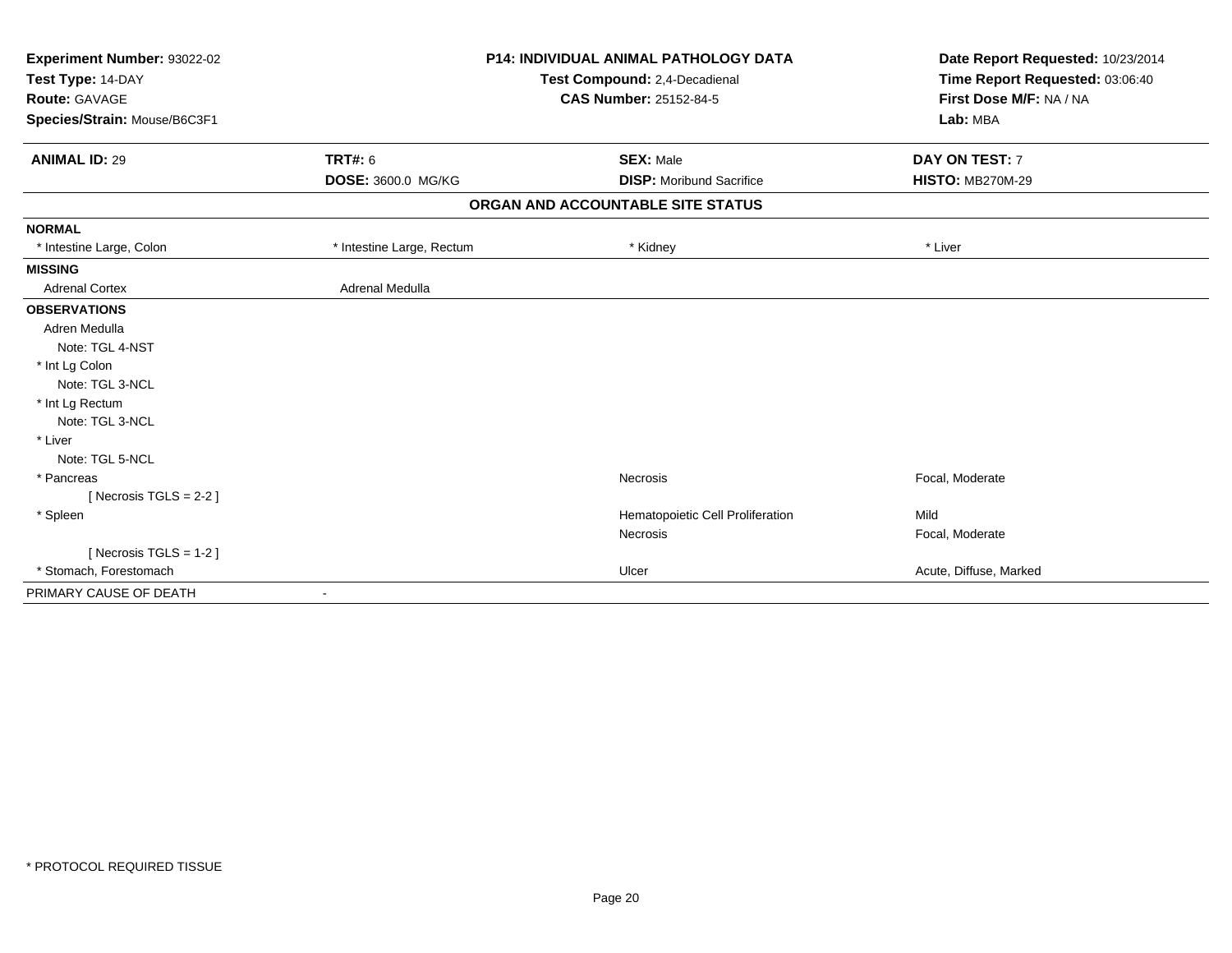| <b>Experiment Number: 93022-02</b>     | <b>P14: INDIVIDUAL ANIMAL PATHOLOGY DATA</b> | Date Report Requested: 10/23/2014 |
|----------------------------------------|----------------------------------------------|-----------------------------------|
| Test Type: 14-DAY                      | Test Compound: 2,4-Decadienal                | Time Report Requested: 03:06:40   |
| <b>Route: GAVAGE</b>                   | <b>CAS Number: 25152-84-5</b>                | First Dose M/F: NA / NA           |
| Species/Strain: Mouse/B6C3F1           |                                              | Lab: MBA                          |
| <b>TRT#: 6</b><br><b>ANIMAL ID: 30</b> | <b>SEX: Male</b>                             | DAY ON TEST: 4                    |
| DOSE: 3600.0 MG/KG                     | <b>DISP:</b> Moribund Sacrifice              | <b>HISTO: MB270M-30</b>           |
| <b>OBSERVATIONS</b>                    |                                              |                                   |
| * Kidney                               | Inflammation                                 | Acute, Marked                     |
| [Inflammation TGLS = $1-3$ ]           |                                              |                                   |
| * Liver                                | Necrosis                                     | Focal, Mild                       |
| [ Necrosis TGLS = $6-1$ ]              |                                              |                                   |
| * Pancreas                             | Necrosis                                     | Focal, Moderate                   |
| [ Necrosis TGLS = $4-2$ ]              |                                              |                                   |
| * Spleen                               | Necrosis                                     | Focal, Moderate                   |
| [Necrosis TGLS = $3-2$ ]               |                                              |                                   |
| * Stomach, Forestomach                 | Ulcer                                        | Acute, Diffuse, Marked            |
| [Ulcer TGLS = $5-1$ ]                  |                                              |                                   |
| PRIMARY CAUSE OF DEATH                 |                                              |                                   |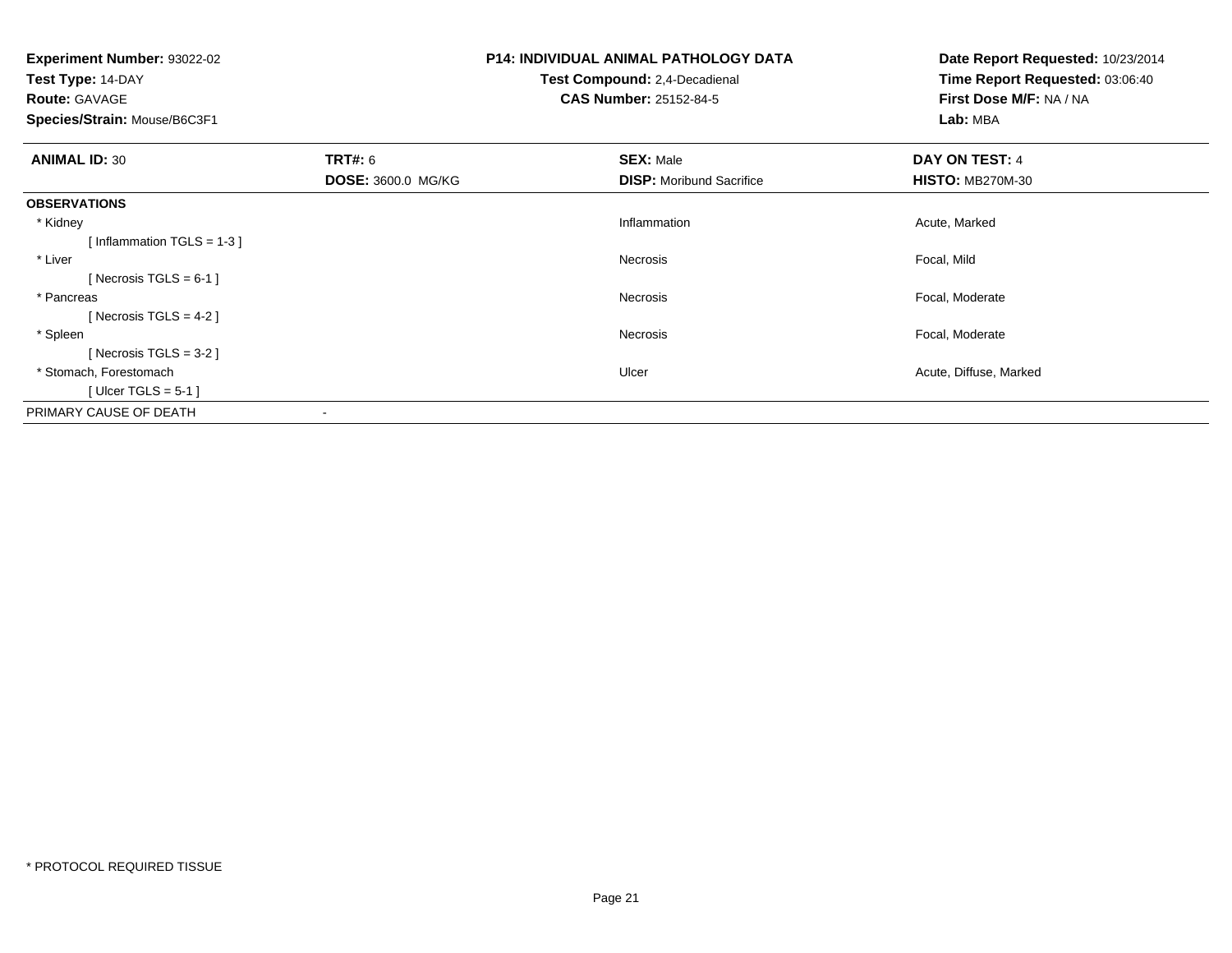| <b>Experiment Number: 93022-02</b> |                   | <b>P14: INDIVIDUAL ANIMAL PATHOLOGY DATA</b> | Date Report Requested: 10/23/2014 |  |
|------------------------------------|-------------------|----------------------------------------------|-----------------------------------|--|
| Test Type: 14-DAY                  |                   | Test Compound: 2,4-Decadienal                | Time Report Requested: 03:06:40   |  |
| <b>Route: GAVAGE</b>               |                   | <b>CAS Number: 25152-84-5</b>                | First Dose M/F: NA / NA           |  |
| Species/Strain: Mouse/B6C3F1       |                   |                                              | Lab: MBA                          |  |
| <b>ANIMAL ID: 31</b>               | <b>TRT#: 7</b>    | <b>SEX: Female</b>                           | DAY ON TEST: 17                   |  |
|                                    | $DOSE: 0.0$ MG/KG | <b>DISP: Terminal Sacrifice</b>              | <b>HISTO: MB270M-31</b>           |  |
|                                    |                   | ORGAN AND ACCOUNTABLE SITE STATUS            |                                   |  |
| <b>NORMAL</b>                      |                   |                                              |                                   |  |
| * Kidney                           | * Liver           | * Stomach, Forestomach                       |                                   |  |
| PRIMARY CAUSE OF DEATH             |                   |                                              |                                   |  |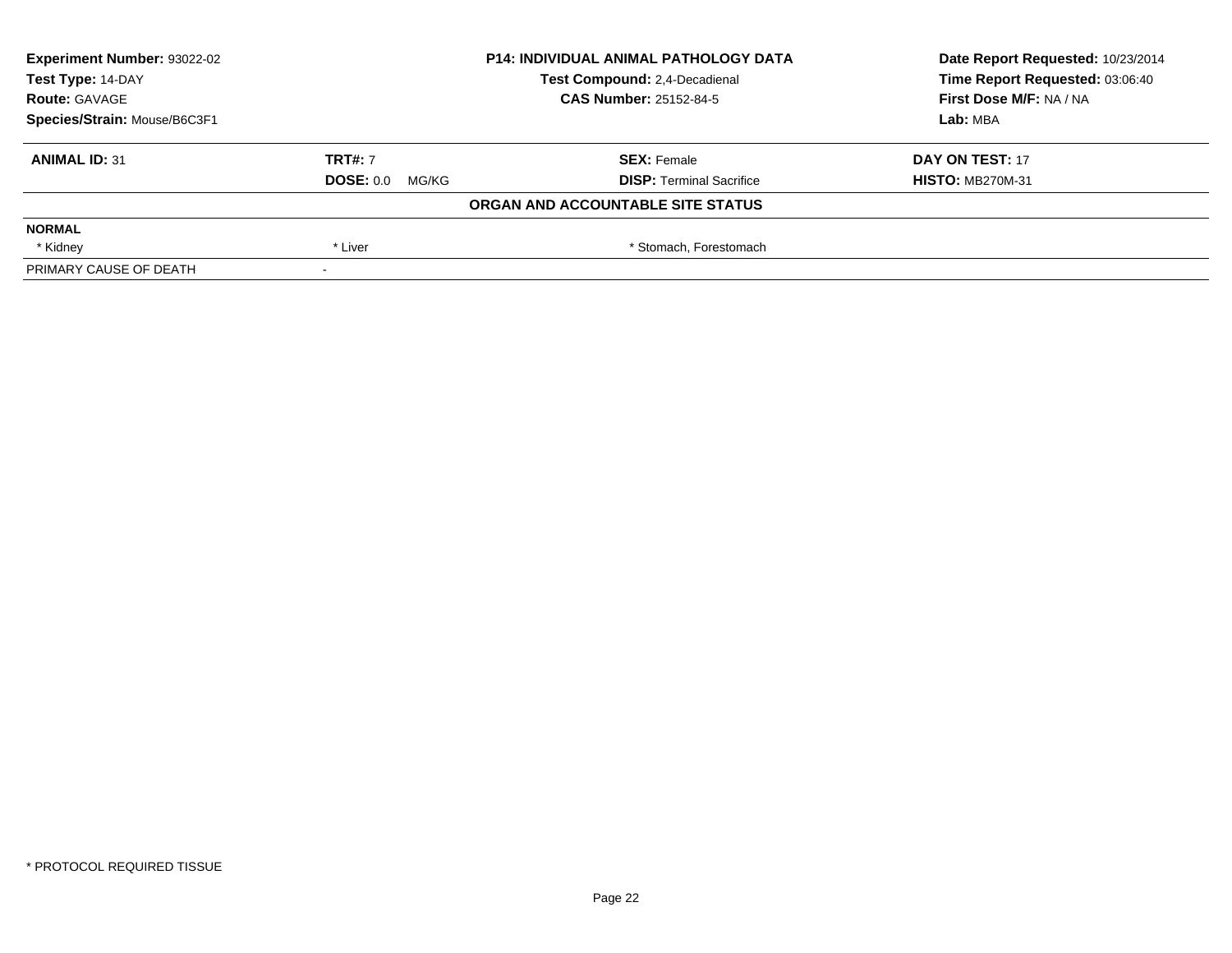| <b>Experiment Number: 93022-02</b> | <b>P14: INDIVIDUAL ANIMAL PATHOLOGY DATA</b><br>Test Compound: 2,4-Decadienal |                                   | Date Report Requested: 10/23/2014 |  |
|------------------------------------|-------------------------------------------------------------------------------|-----------------------------------|-----------------------------------|--|
| Test Type: 14-DAY                  |                                                                               |                                   | Time Report Requested: 03:06:40   |  |
| <b>Route: GAVAGE</b>               |                                                                               | <b>CAS Number: 25152-84-5</b>     | First Dose M/F: NA / NA           |  |
| Species/Strain: Mouse/B6C3F1       |                                                                               |                                   | Lab: MBA                          |  |
| <b>ANIMAL ID: 32</b>               | <b>TRT#: 7</b>                                                                | <b>SEX: Female</b>                | DAY ON TEST: 17                   |  |
|                                    | $DOSE: 0.0$ MG/KG                                                             | <b>DISP: Terminal Sacrifice</b>   | <b>HISTO: MB270M-32</b>           |  |
|                                    |                                                                               | ORGAN AND ACCOUNTABLE SITE STATUS |                                   |  |
| <b>NORMAL</b>                      |                                                                               |                                   |                                   |  |
| * Kidney                           | * Liver                                                                       | * Stomach, Forestomach            |                                   |  |
| PRIMARY CAUSE OF DEATH             |                                                                               |                                   |                                   |  |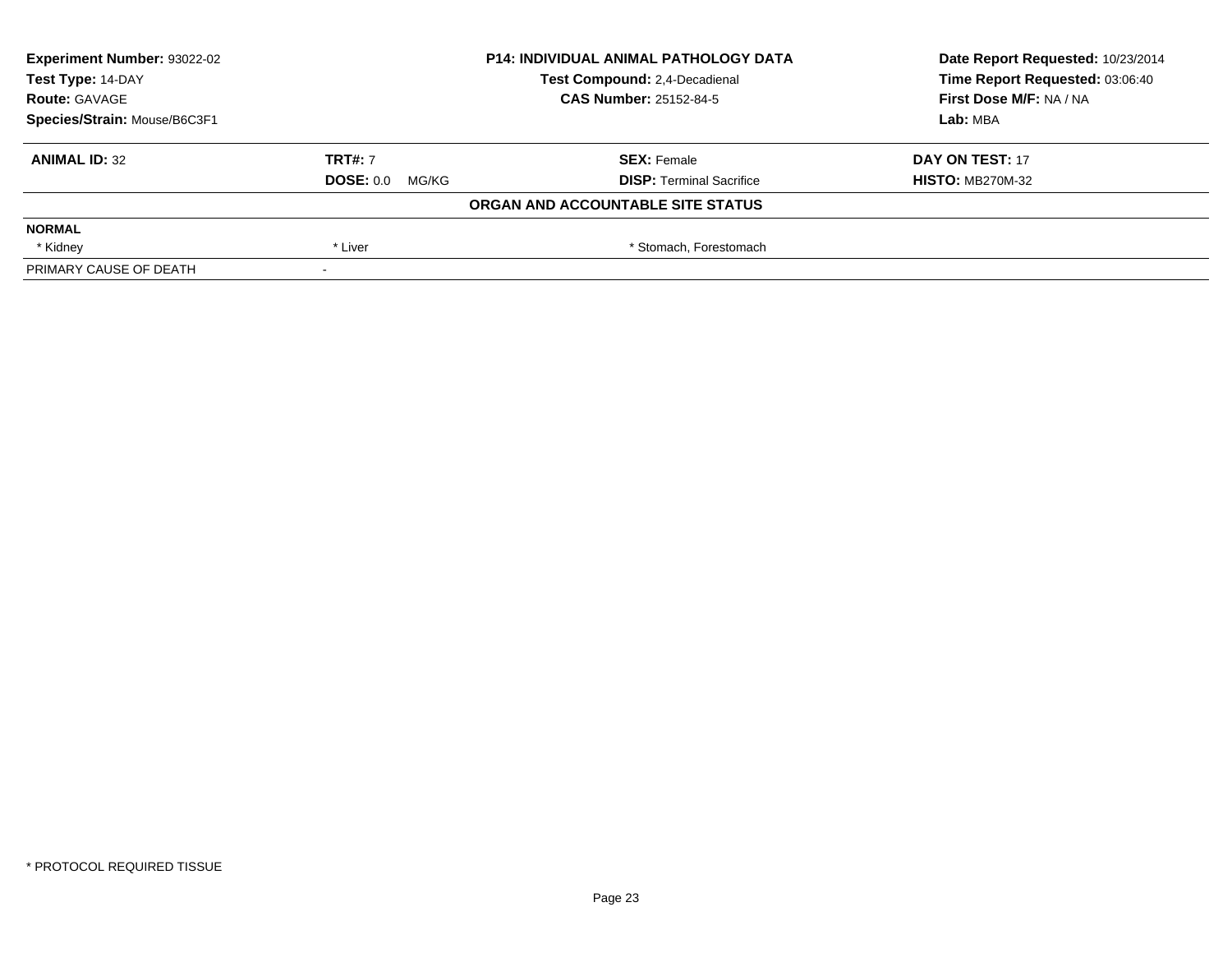| <b>Experiment Number: 93022-02</b> | <b>P14: INDIVIDUAL ANIMAL PATHOLOGY DATA</b><br>Test Compound: 2,4-Decadienal |                                   | Date Report Requested: 10/23/2014 |
|------------------------------------|-------------------------------------------------------------------------------|-----------------------------------|-----------------------------------|
| Test Type: 14-DAY                  |                                                                               |                                   | Time Report Requested: 03:06:40   |
| <b>Route: GAVAGE</b>               |                                                                               | <b>CAS Number: 25152-84-5</b>     | First Dose M/F: NA / NA           |
| Species/Strain: Mouse/B6C3F1       |                                                                               |                                   | Lab: MBA                          |
| <b>ANIMAL ID: 33</b>               | <b>TRT#: 7</b>                                                                | <b>SEX: Female</b>                | DAY ON TEST: 17                   |
|                                    | $DOSE: 0.0$ MG/KG                                                             | <b>DISP: Terminal Sacrifice</b>   | <b>HISTO: MB270M-33</b>           |
|                                    |                                                                               | ORGAN AND ACCOUNTABLE SITE STATUS |                                   |
| <b>NORMAL</b>                      |                                                                               |                                   |                                   |
| * Kidney                           | * Liver                                                                       | * Stomach, Forestomach            |                                   |
| PRIMARY CAUSE OF DEATH             |                                                                               |                                   |                                   |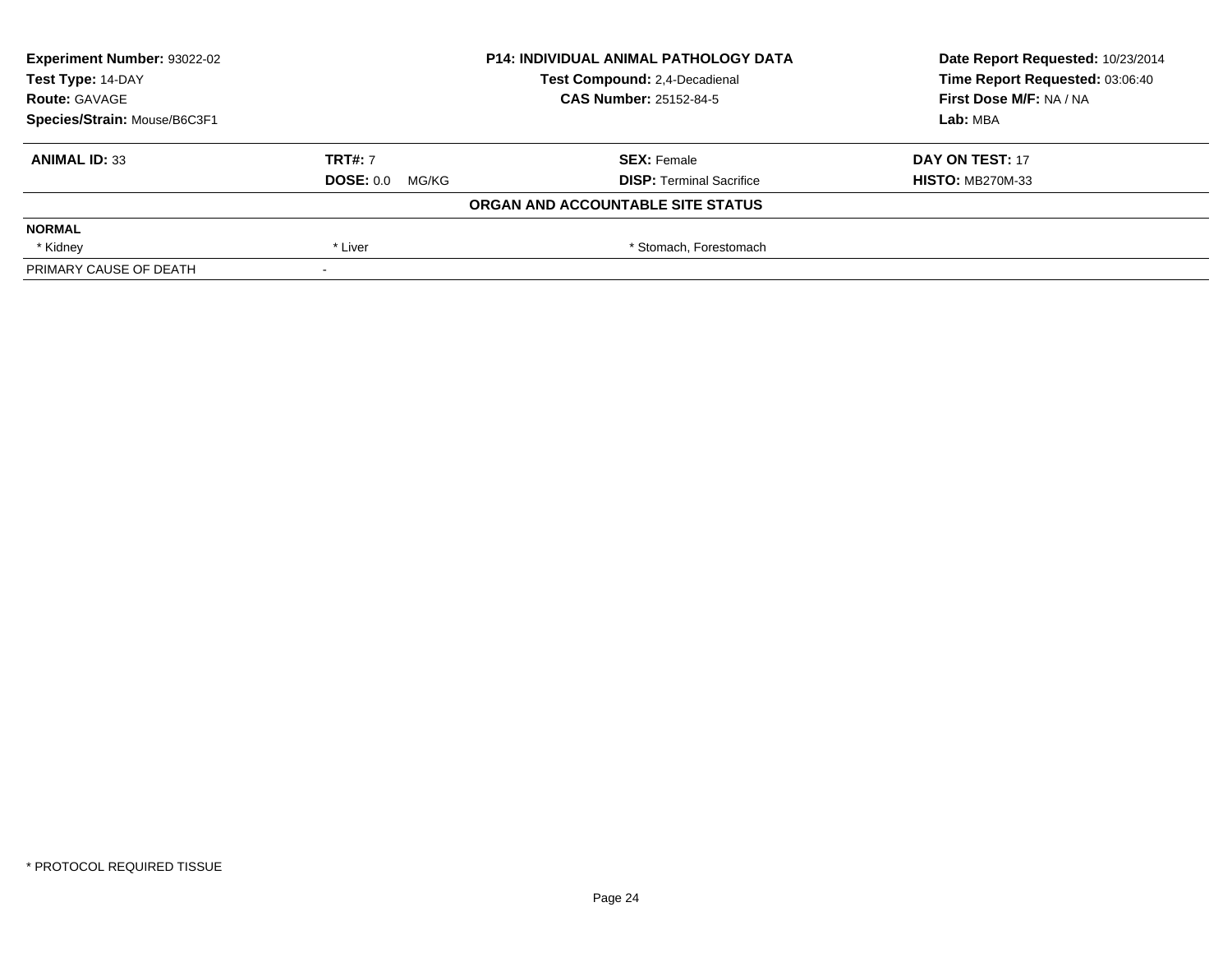| <b>Experiment Number: 93022-02</b> | <b>P14: INDIVIDUAL ANIMAL PATHOLOGY DATA</b><br>Test Compound: 2,4-Decadienal |                                   | Date Report Requested: 10/23/2014 |
|------------------------------------|-------------------------------------------------------------------------------|-----------------------------------|-----------------------------------|
| Test Type: 14-DAY                  |                                                                               |                                   | Time Report Requested: 03:06:40   |
| <b>Route: GAVAGE</b>               |                                                                               | <b>CAS Number: 25152-84-5</b>     | First Dose M/F: NA / NA           |
| Species/Strain: Mouse/B6C3F1       |                                                                               |                                   | Lab: MBA                          |
| <b>ANIMAL ID: 34</b>               | <b>TRT#: 7</b>                                                                | <b>SEX: Female</b>                | DAY ON TEST: 17                   |
|                                    | $DOSE: 0.0$ MG/KG                                                             | <b>DISP: Terminal Sacrifice</b>   | <b>HISTO: MB270M-34</b>           |
|                                    |                                                                               | ORGAN AND ACCOUNTABLE SITE STATUS |                                   |
| <b>NORMAL</b>                      |                                                                               |                                   |                                   |
| * Kidney                           | * Liver                                                                       | * Stomach, Forestomach            |                                   |
| PRIMARY CAUSE OF DEATH             |                                                                               |                                   |                                   |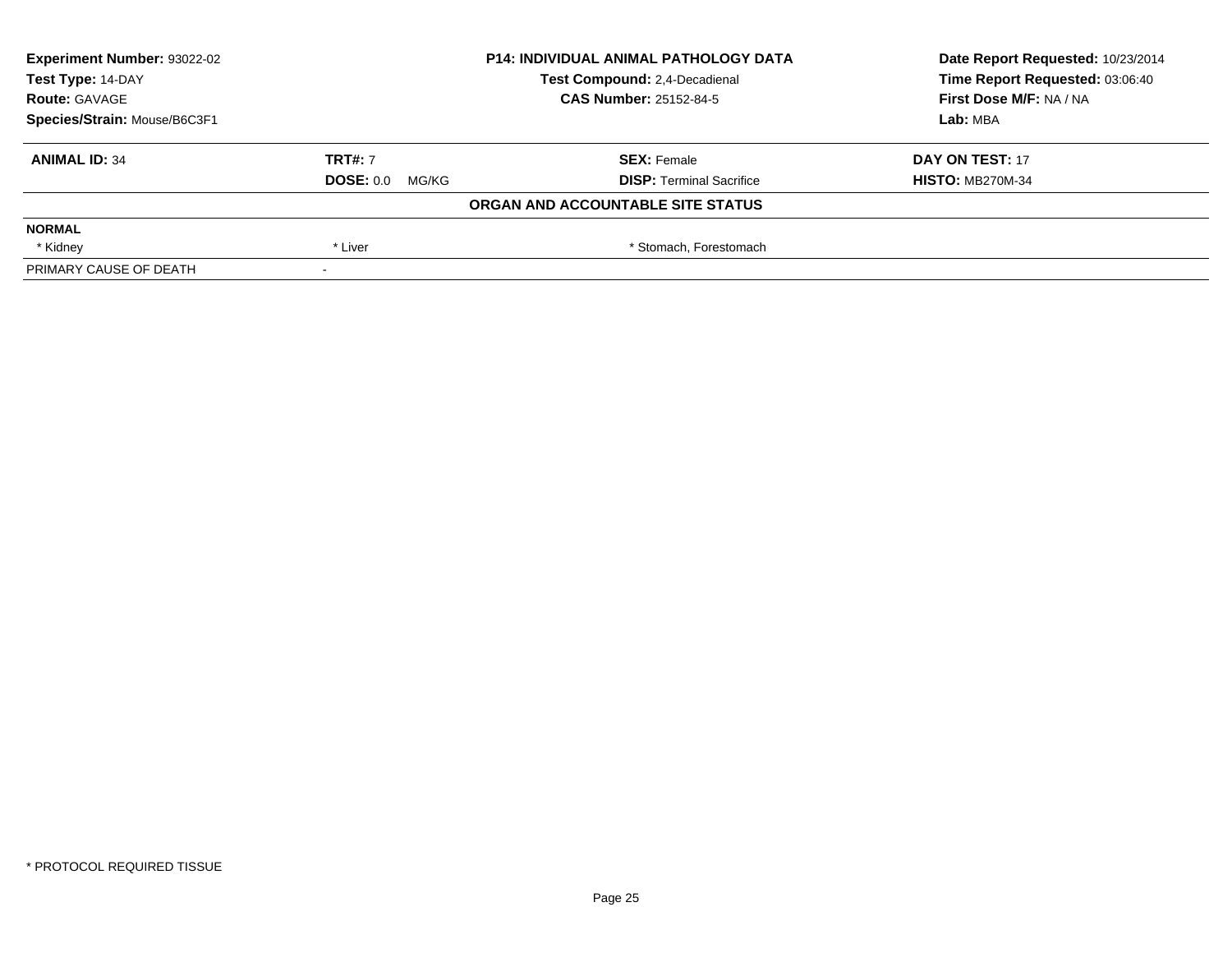| <b>Experiment Number: 93022-02</b> | <b>P14: INDIVIDUAL ANIMAL PATHOLOGY DATA</b><br>Test Compound: 2,4-Decadienal |                                   | Date Report Requested: 10/23/2014 |
|------------------------------------|-------------------------------------------------------------------------------|-----------------------------------|-----------------------------------|
| Test Type: 14-DAY                  |                                                                               |                                   | Time Report Requested: 03:06:40   |
| <b>Route: GAVAGE</b>               |                                                                               | <b>CAS Number: 25152-84-5</b>     | First Dose M/F: NA / NA           |
| Species/Strain: Mouse/B6C3F1       |                                                                               |                                   | Lab: MBA                          |
| <b>ANIMAL ID: 35</b>               | <b>TRT#: 7</b>                                                                | <b>SEX: Female</b>                | DAY ON TEST: 17                   |
|                                    | $DOSE: 0.0$ MG/KG                                                             | <b>DISP: Terminal Sacrifice</b>   | <b>HISTO: MB270M-35</b>           |
|                                    |                                                                               | ORGAN AND ACCOUNTABLE SITE STATUS |                                   |
| <b>NORMAL</b>                      |                                                                               |                                   |                                   |
| * Kidney                           | * Liver                                                                       | * Stomach, Forestomach            |                                   |
| PRIMARY CAUSE OF DEATH             |                                                                               |                                   |                                   |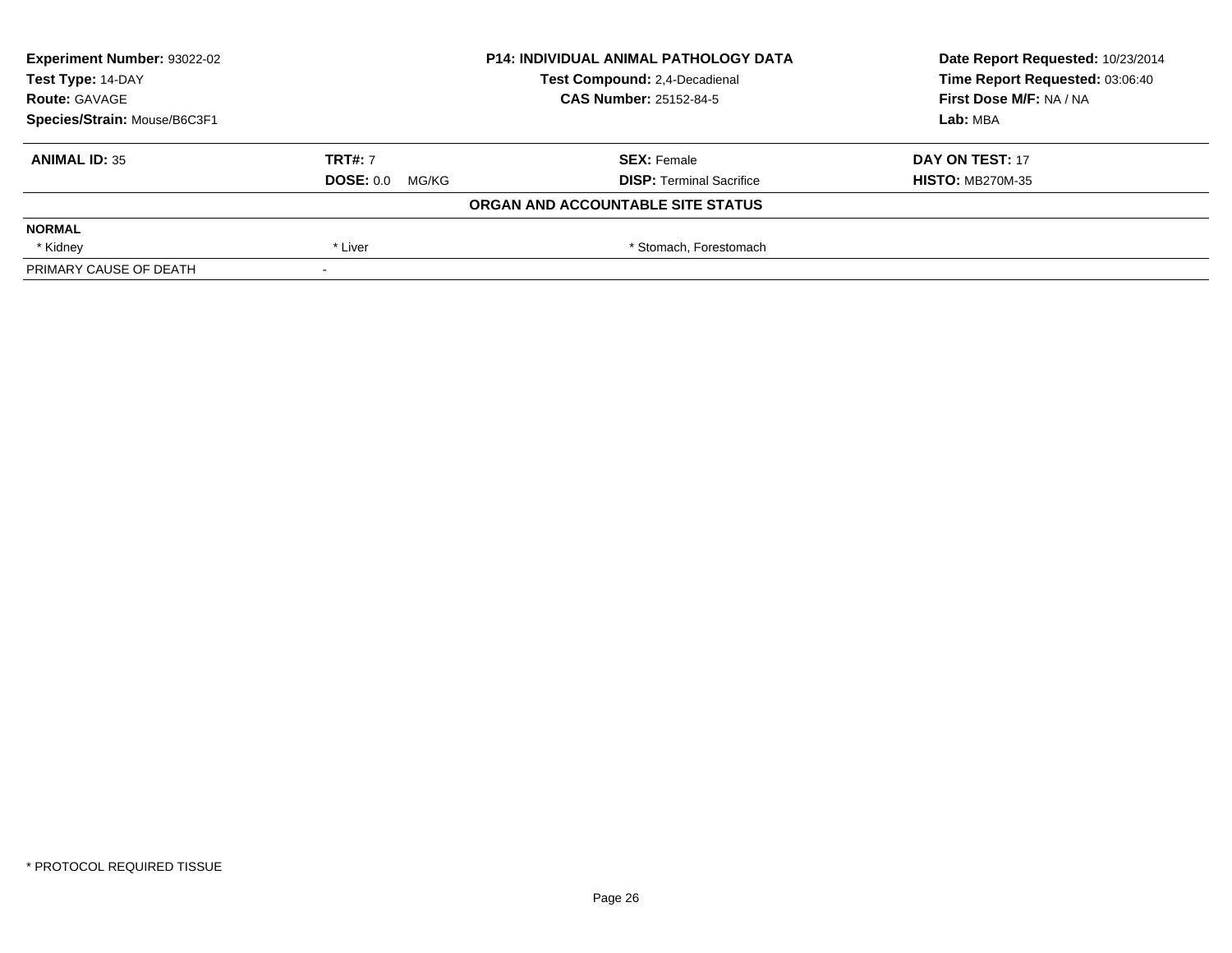| <b>Experiment Number: 93022-02</b><br>Test Type: 14-DAY<br><b>Route: GAVAGE</b><br>Species/Strain: Mouse/B6C3F1 |                                      | <b>P14: INDIVIDUAL ANIMAL PATHOLOGY DATA</b><br>Test Compound: 2,4-Decadienal<br><b>CAS Number: 25152-84-5</b> | Date Report Requested: 10/23/2014<br>Time Report Requested: 03:06:40<br>First Dose M/F: NA / NA<br>Lab: MBA |
|-----------------------------------------------------------------------------------------------------------------|--------------------------------------|----------------------------------------------------------------------------------------------------------------|-------------------------------------------------------------------------------------------------------------|
| <b>ANIMAL ID: 46</b>                                                                                            | TRT#: 10<br><b>DOSE: 400.0 MG/KG</b> | <b>SEX: Female</b><br><b>DISP: Terminal Sacrifice</b>                                                          | DAY ON TEST: 17<br><b>HISTO: MB270M-46</b>                                                                  |
|                                                                                                                 |                                      | ORGAN AND ACCOUNTABLE SITE STATUS                                                                              |                                                                                                             |
| <b>NORMAL</b><br>* Stomach. Forestomach                                                                         |                                      |                                                                                                                |                                                                                                             |
| PRIMARY CAUSE OF DEATH                                                                                          |                                      |                                                                                                                |                                                                                                             |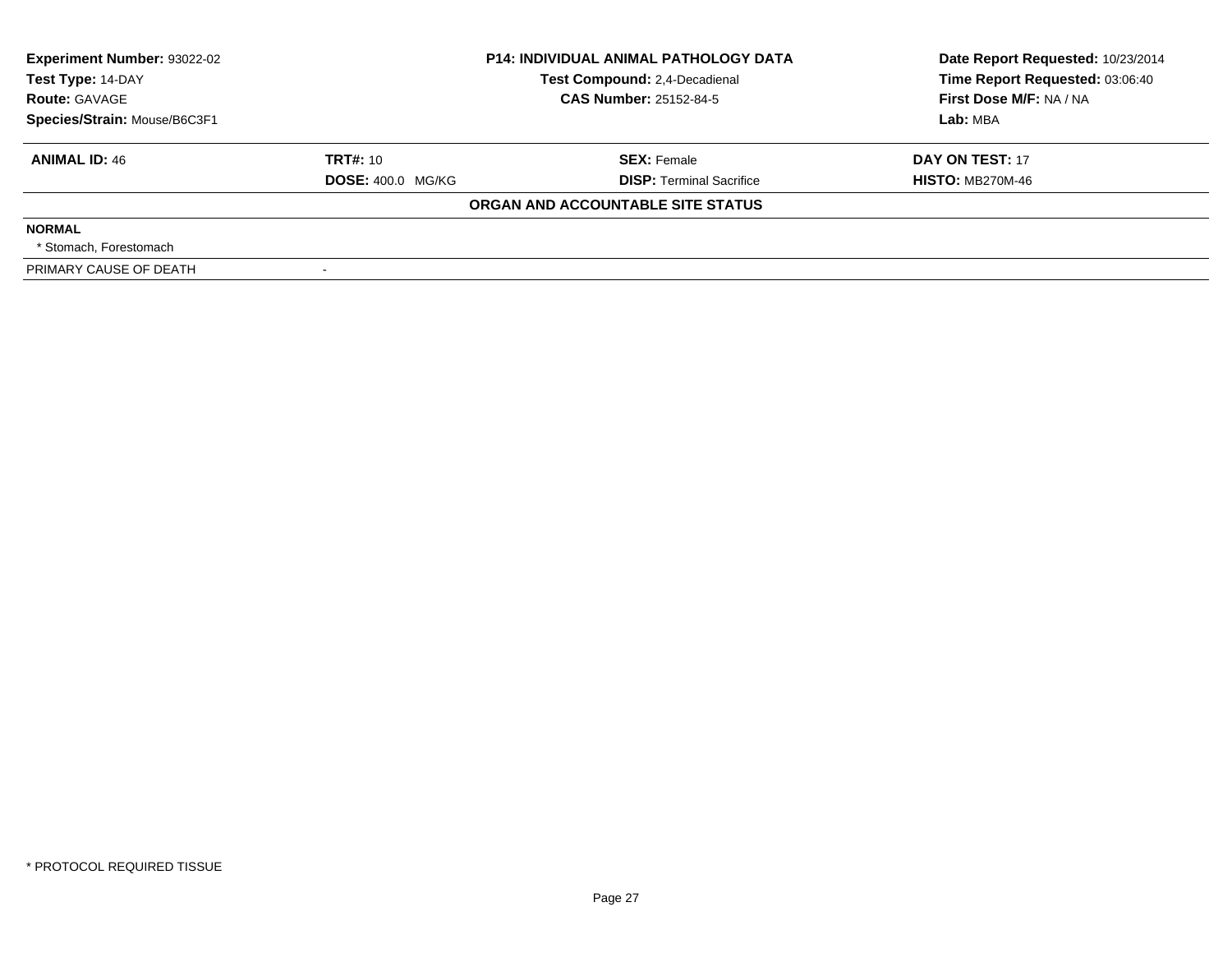| <b>Experiment Number: 93022-02</b><br>Test Type: 14-DAY<br><b>Route: GAVAGE</b><br>Species/Strain: Mouse/B6C3F1 |                                      | <b>P14: INDIVIDUAL ANIMAL PATHOLOGY DATA</b><br>Test Compound: 2,4-Decadienal<br><b>CAS Number: 25152-84-5</b> | Date Report Requested: 10/23/2014<br>Time Report Requested: 03:06:40<br>First Dose M/F: NA / NA<br>Lab: MBA |
|-----------------------------------------------------------------------------------------------------------------|--------------------------------------|----------------------------------------------------------------------------------------------------------------|-------------------------------------------------------------------------------------------------------------|
| <b>ANIMAL ID: 47</b>                                                                                            | TRT#: 10<br><b>DOSE: 400.0 MG/KG</b> | <b>SEX: Female</b><br><b>DISP: Terminal Sacrifice</b>                                                          | DAY ON TEST: 17<br><b>HISTO: MB270M-47</b>                                                                  |
|                                                                                                                 |                                      | ORGAN AND ACCOUNTABLE SITE STATUS                                                                              |                                                                                                             |
| <b>NORMAL</b><br>* Stomach. Forestomach                                                                         |                                      |                                                                                                                |                                                                                                             |
| PRIMARY CAUSE OF DEATH                                                                                          |                                      |                                                                                                                |                                                                                                             |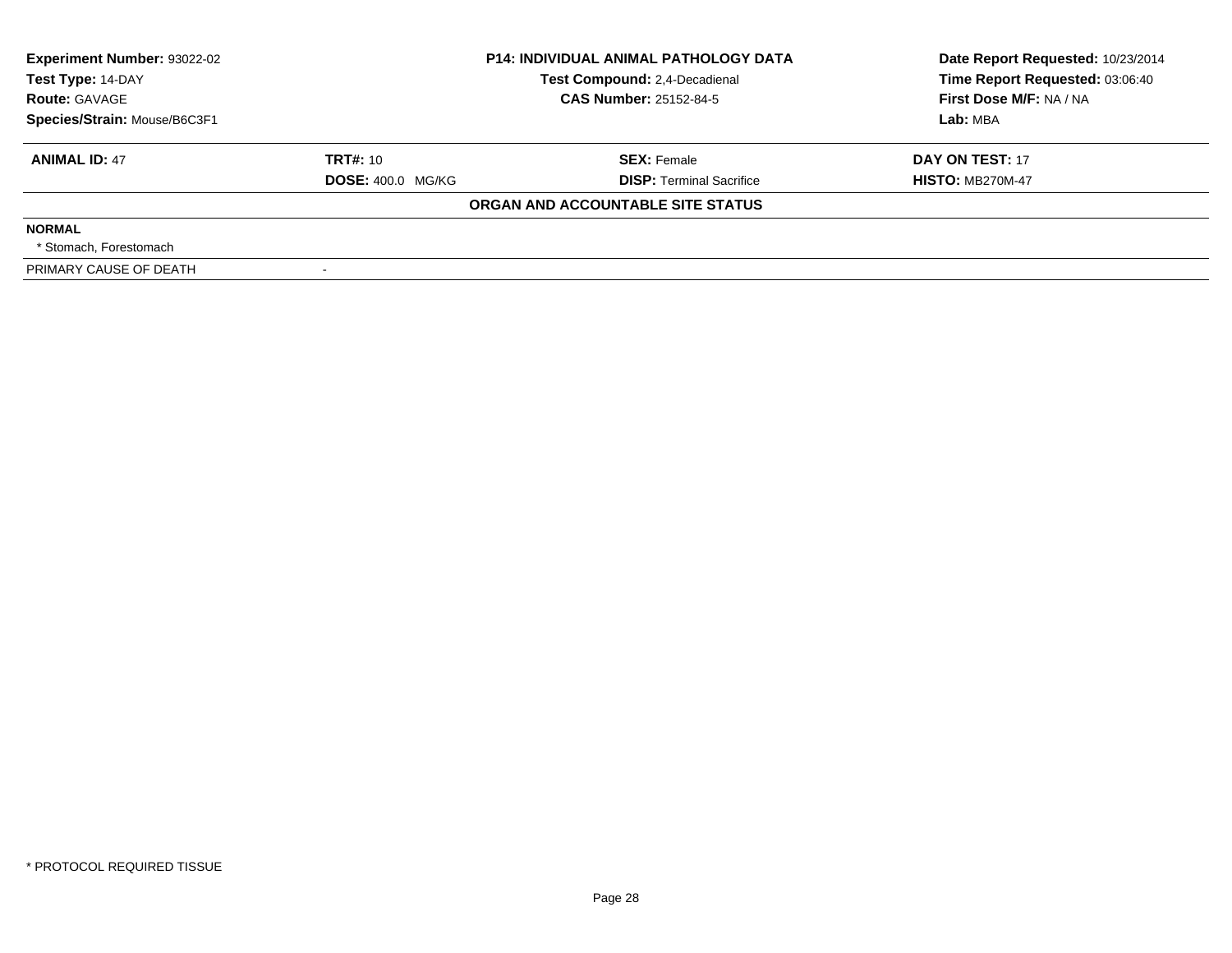| <b>Experiment Number: 93022-02</b><br>Test Type: 14-DAY<br><b>Route: GAVAGE</b><br>Species/Strain: Mouse/B6C3F1 |                                      | <b>P14: INDIVIDUAL ANIMAL PATHOLOGY DATA</b><br>Test Compound: 2,4-Decadienal<br><b>CAS Number: 25152-84-5</b> | Date Report Requested: 10/23/2014<br>Time Report Requested: 03:06:40<br>First Dose M/F: NA / NA<br>Lab: MBA |
|-----------------------------------------------------------------------------------------------------------------|--------------------------------------|----------------------------------------------------------------------------------------------------------------|-------------------------------------------------------------------------------------------------------------|
| <b>ANIMAL ID: 48</b>                                                                                            | TRT#: 10<br><b>DOSE: 400.0 MG/KG</b> | <b>SEX: Female</b><br><b>DISP: Terminal Sacrifice</b>                                                          | DAY ON TEST: 17<br><b>HISTO: MB270M-48</b>                                                                  |
|                                                                                                                 |                                      | ORGAN AND ACCOUNTABLE SITE STATUS                                                                              |                                                                                                             |
| <b>NORMAL</b><br>* Stomach. Forestomach                                                                         |                                      |                                                                                                                |                                                                                                             |
| PRIMARY CAUSE OF DEATH                                                                                          |                                      |                                                                                                                |                                                                                                             |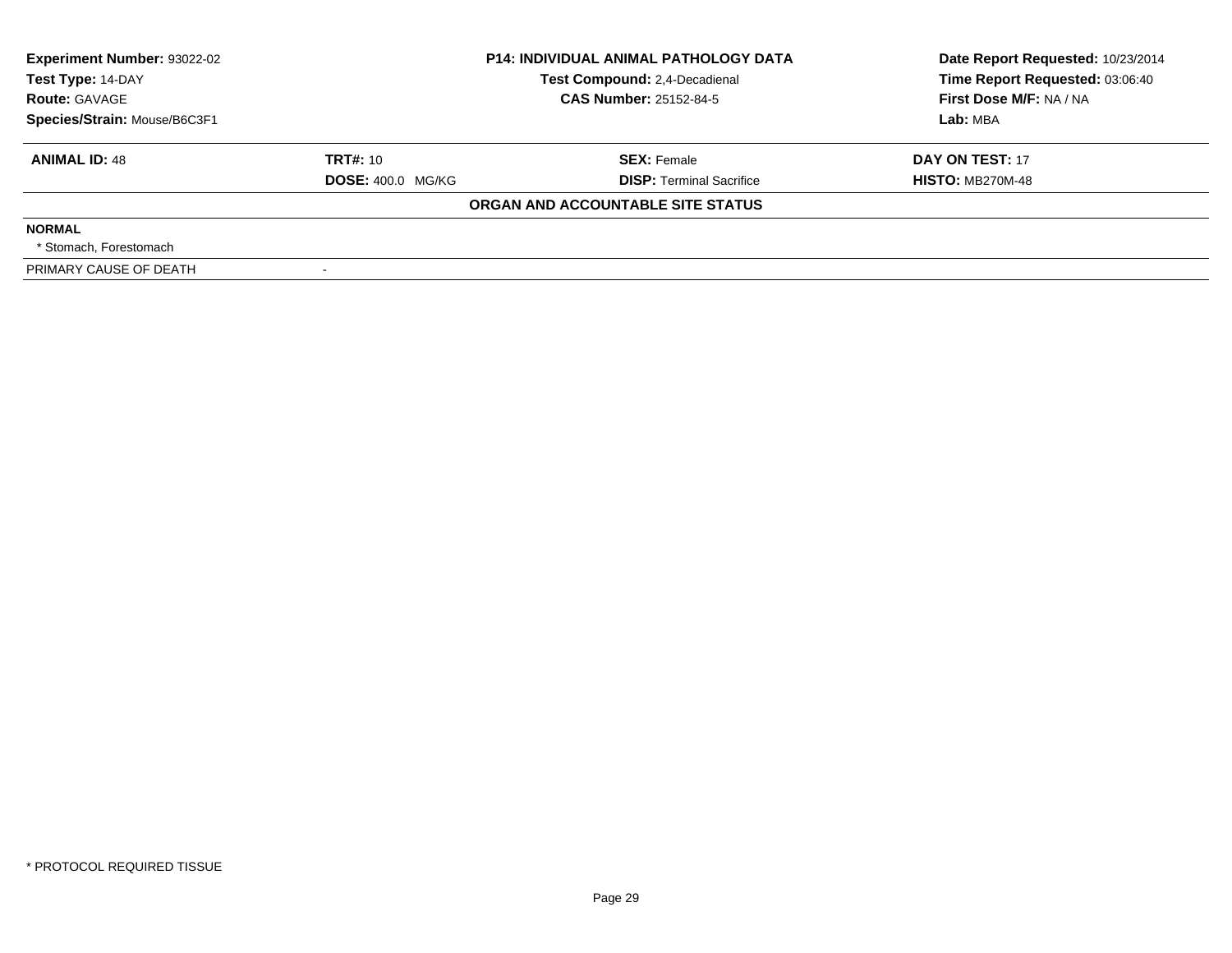| <b>Experiment Number: 93022-02</b><br>Test Type: 14-DAY<br><b>Route: GAVAGE</b><br>Species/Strain: Mouse/B6C3F1 |                                      | <b>P14: INDIVIDUAL ANIMAL PATHOLOGY DATA</b><br>Test Compound: 2,4-Decadienal<br><b>CAS Number: 25152-84-5</b> | Date Report Requested: 10/23/2014<br>Time Report Requested: 03:06:40<br>First Dose M/F: NA / NA<br>Lab: MBA |
|-----------------------------------------------------------------------------------------------------------------|--------------------------------------|----------------------------------------------------------------------------------------------------------------|-------------------------------------------------------------------------------------------------------------|
| <b>ANIMAL ID: 49</b>                                                                                            | TRT#: 10<br><b>DOSE: 400.0 MG/KG</b> | <b>SEX: Female</b><br><b>DISP: Terminal Sacrifice</b>                                                          | DAY ON TEST: 17<br><b>HISTO: MB270M-49</b>                                                                  |
|                                                                                                                 |                                      | ORGAN AND ACCOUNTABLE SITE STATUS                                                                              |                                                                                                             |
| <b>NORMAL</b><br>* Stomach. Forestomach                                                                         |                                      |                                                                                                                |                                                                                                             |
| PRIMARY CAUSE OF DEATH                                                                                          |                                      |                                                                                                                |                                                                                                             |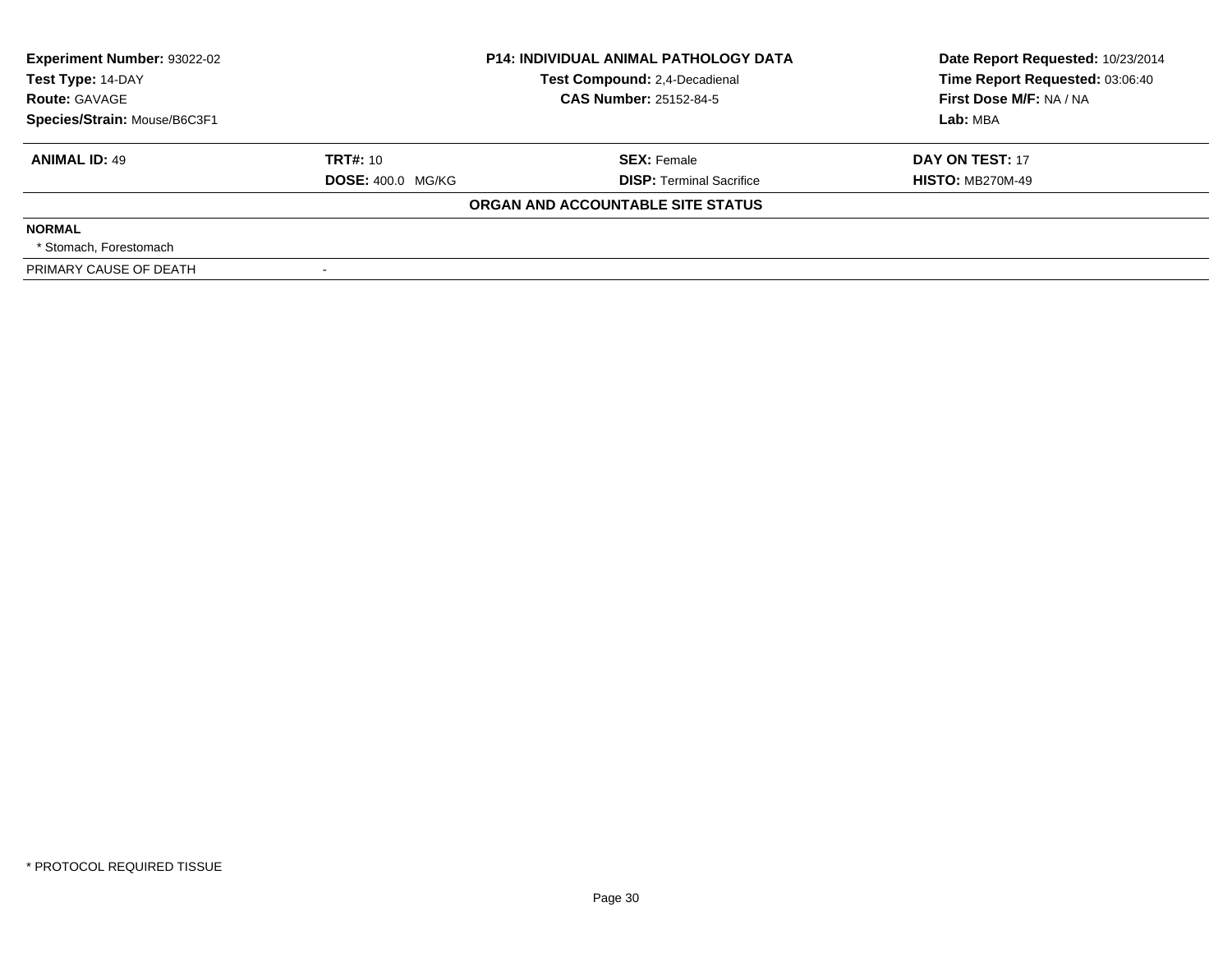| <b>Experiment Number: 93022-02</b><br>Test Type: 14-DAY<br><b>Route: GAVAGE</b><br>Species/Strain: Mouse/B6C3F1 |                                      | <b>P14: INDIVIDUAL ANIMAL PATHOLOGY DATA</b><br>Test Compound: 2,4-Decadienal<br><b>CAS Number: 25152-84-5</b> | Date Report Requested: 10/23/2014<br>Time Report Requested: 03:06:40<br>First Dose M/F: NA / NA<br>Lab: MBA |
|-----------------------------------------------------------------------------------------------------------------|--------------------------------------|----------------------------------------------------------------------------------------------------------------|-------------------------------------------------------------------------------------------------------------|
| <b>ANIMAL ID: 50</b>                                                                                            | TRT#: 10<br><b>DOSE: 400.0 MG/KG</b> | <b>SEX: Female</b><br><b>DISP: Terminal Sacrifice</b>                                                          | DAY ON TEST: 17<br><b>HISTO: MB270M-50</b>                                                                  |
|                                                                                                                 |                                      | ORGAN AND ACCOUNTABLE SITE STATUS                                                                              |                                                                                                             |
| <b>NORMAL</b><br>* Stomach. Forestomach                                                                         |                                      |                                                                                                                |                                                                                                             |
| PRIMARY CAUSE OF DEATH                                                                                          |                                      |                                                                                                                |                                                                                                             |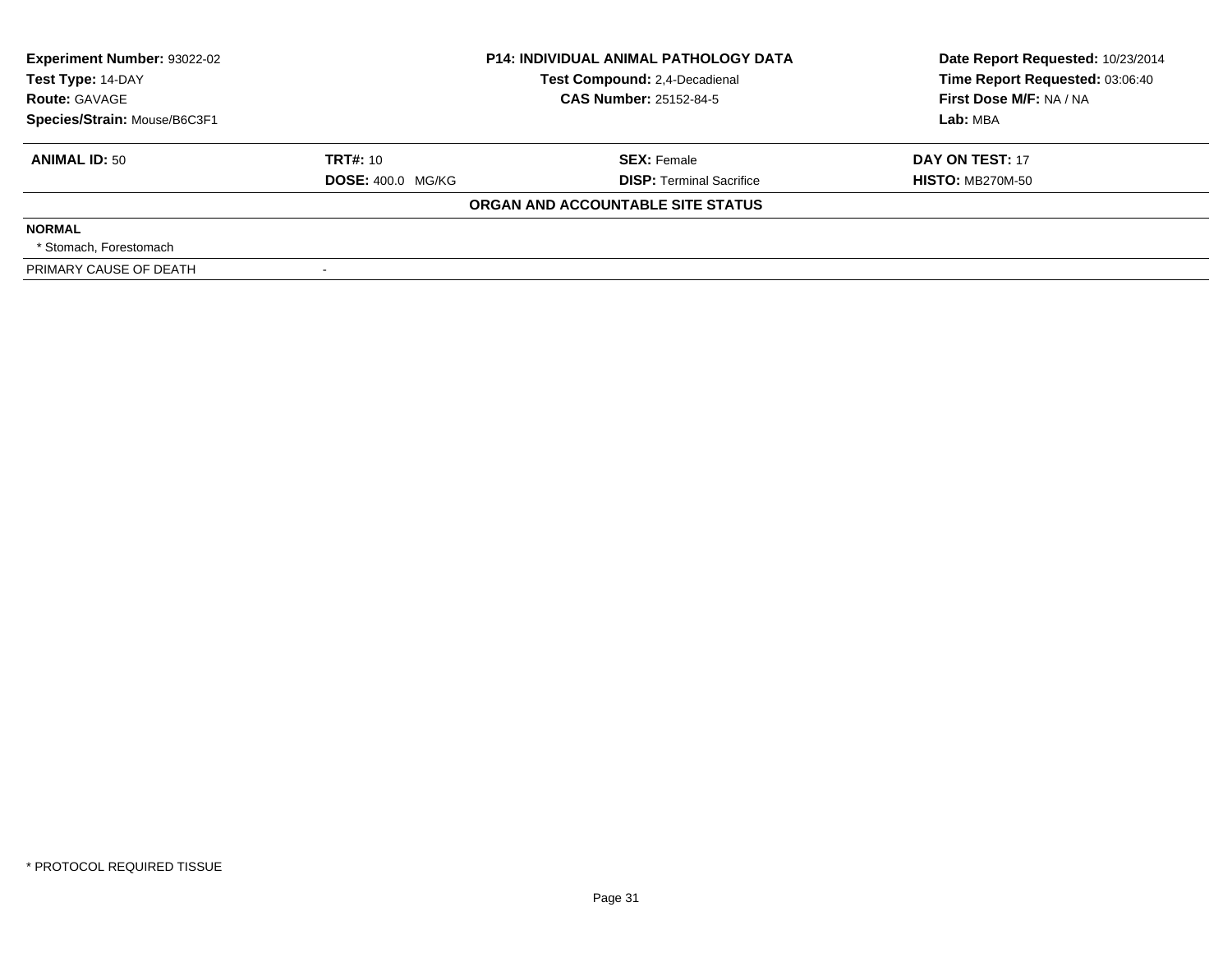| Experiment Number: 93022-02<br>Test Type: 14-DAY<br><b>Route: GAVAGE</b><br>Species/Strain: Mouse/B6C3F1 |                           | <b>P14: INDIVIDUAL ANIMAL PATHOLOGY DATA</b><br>Test Compound: 2,4-Decadienal<br><b>CAS Number: 25152-84-5</b> | Date Report Requested: 10/23/2014<br>Time Report Requested: 03:06:40<br>First Dose M/F: NA / NA<br>Lab: MBA |
|----------------------------------------------------------------------------------------------------------|---------------------------|----------------------------------------------------------------------------------------------------------------|-------------------------------------------------------------------------------------------------------------|
| <b>ANIMAL ID: 51</b>                                                                                     | <b>TRT#: 11</b>           | <b>SEX: Female</b>                                                                                             | DAY ON TEST: 17                                                                                             |
|                                                                                                          | <b>DOSE: 1200.0 MG/KG</b> | <b>DISP:</b> Terminal Sacrifice                                                                                | <b>HISTO: MB270M-51</b>                                                                                     |
|                                                                                                          |                           | ORGAN AND ACCOUNTABLE SITE STATUS                                                                              |                                                                                                             |
| <b>NORMAL</b>                                                                                            |                           |                                                                                                                |                                                                                                             |
| * Kidney                                                                                                 | * Liver                   |                                                                                                                |                                                                                                             |
| <b>OBSERVATIONS</b>                                                                                      |                           |                                                                                                                |                                                                                                             |
| * Stomach, Forestomach                                                                                   |                           | Ulcer                                                                                                          | Chronic Active, Focal, Moderate                                                                             |
| [ Ulcer TGLS = $1-1$ ]                                                                                   |                           |                                                                                                                |                                                                                                             |
| PRIMARY CAUSE OF DEATH                                                                                   |                           |                                                                                                                |                                                                                                             |
| Animal Note: CARCASS, THIN, TGL 2-NST                                                                    |                           |                                                                                                                |                                                                                                             |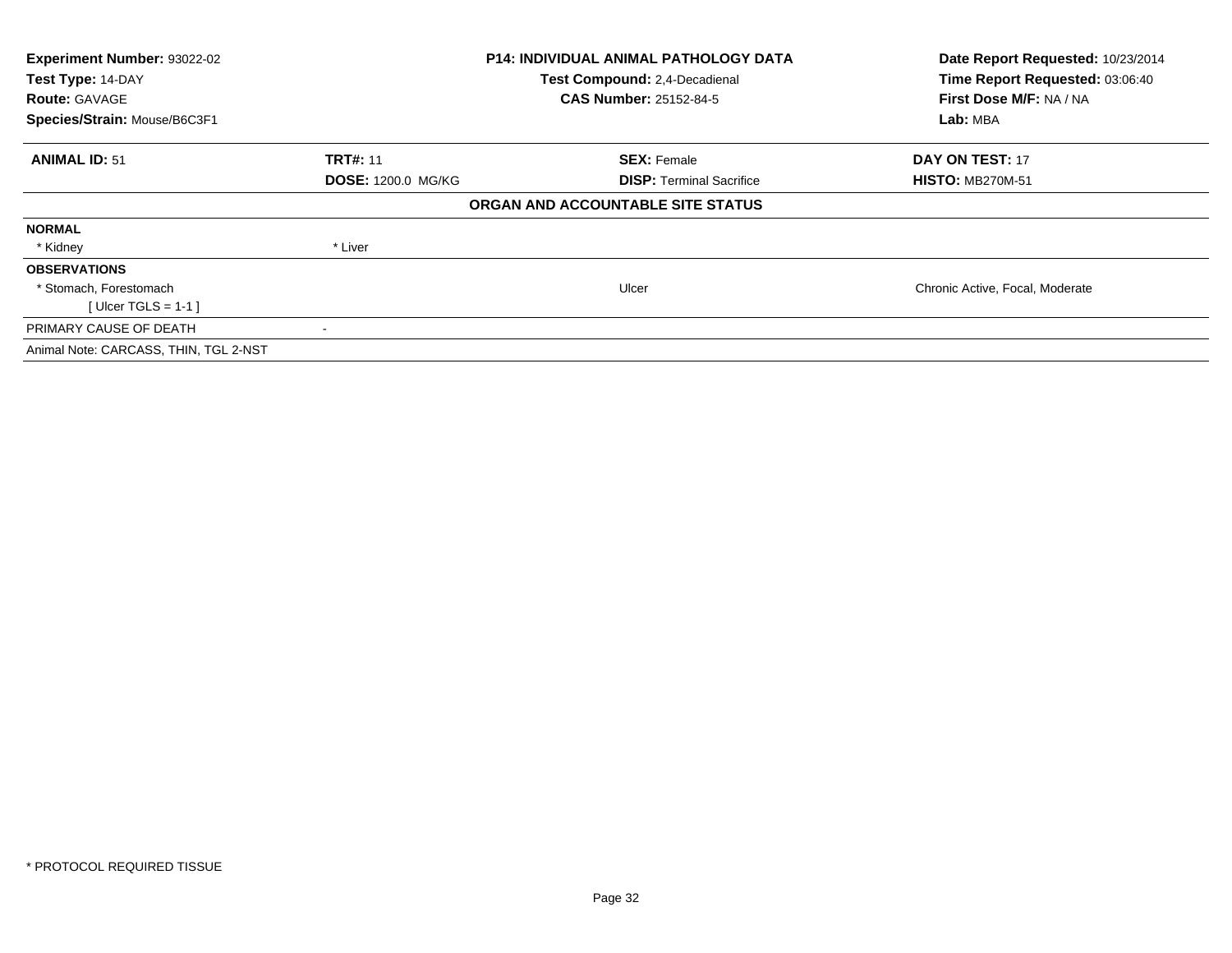| Experiment Number: 93022-02<br>Test Type: 14-DAY |                    | <b>P14: INDIVIDUAL ANIMAL PATHOLOGY DATA</b><br>Test Compound: 2,4-Decadienal | Date Report Requested: 10/23/2014<br>Time Report Requested: 03:06:40 |
|--------------------------------------------------|--------------------|-------------------------------------------------------------------------------|----------------------------------------------------------------------|
| <b>Route: GAVAGE</b>                             |                    | <b>CAS Number: 25152-84-5</b>                                                 | First Dose M/F: NA / NA                                              |
| Species/Strain: Mouse/B6C3F1                     |                    |                                                                               | Lab: MBA                                                             |
| <b>ANIMAL ID: 52</b>                             | <b>TRT#: 11</b>    | <b>SEX: Female</b>                                                            | <b>DAY ON TEST: 17</b>                                               |
|                                                  | DOSE: 1200.0 MG/KG | <b>DISP: Terminal Sacrifice</b>                                               | <b>HISTO: MB270M-52</b>                                              |
|                                                  |                    | ORGAN AND ACCOUNTABLE SITE STATUS                                             |                                                                      |
| <b>NORMAL</b>                                    |                    |                                                                               |                                                                      |
| * Kidney                                         | * Liver            |                                                                               |                                                                      |
| <b>OBSERVATIONS</b>                              |                    |                                                                               |                                                                      |
| * Liver                                          |                    |                                                                               |                                                                      |
| Note: TGL 5-NCL                                  |                    |                                                                               |                                                                      |
| * Spleen                                         |                    | Necrosis                                                                      | Focal, Moderate                                                      |
| [ Necrosis TGLS = $3-2$ ]                        |                    |                                                                               |                                                                      |
| * Stomach, Forestomach                           |                    | Ulcer                                                                         | Chronic Active, Focal, Marked                                        |
| [Ulcer TGLS = $4-1$ ; 6-1 ]                      |                    |                                                                               |                                                                      |
| PRIMARY CAUSE OF DEATH                           |                    |                                                                               |                                                                      |
| Animal Note: CARCASS, THIN, TGL 1-NST            |                    |                                                                               |                                                                      |

Animal Note: CAVITIES, ABDOMINAL, ADHESION (INVOLVES SPLEEN, LIVER, AND STOMACH), TGL 2-NST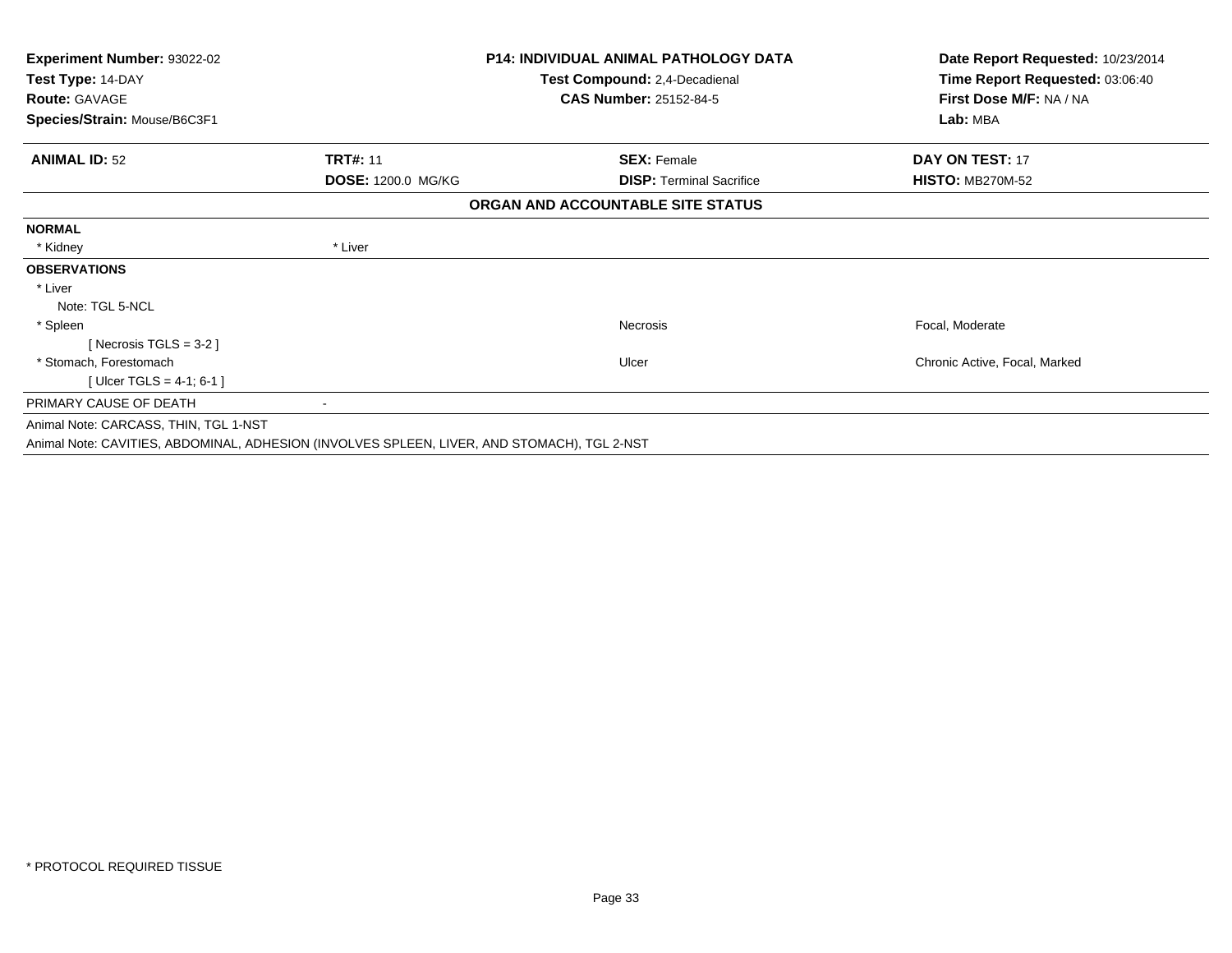| Experiment Number: 93022-02<br>Test Type: 14-DAY<br><b>Route: GAVAGE</b><br>Species/Strain: Mouse/B6C3F1 |                           | <b>P14: INDIVIDUAL ANIMAL PATHOLOGY DATA</b><br>Test Compound: 2,4-Decadienal<br><b>CAS Number: 25152-84-5</b> | Date Report Requested: 10/23/2014<br>Time Report Requested: 03:06:40<br>First Dose M/F: NA / NA<br>Lab: MBA |
|----------------------------------------------------------------------------------------------------------|---------------------------|----------------------------------------------------------------------------------------------------------------|-------------------------------------------------------------------------------------------------------------|
| <b>ANIMAL ID: 53</b>                                                                                     | <b>TRT#: 11</b>           | <b>SEX: Female</b>                                                                                             | DAY ON TEST: 17                                                                                             |
|                                                                                                          | <b>DOSE: 1200.0 MG/KG</b> | <b>DISP: Terminal Sacrifice</b>                                                                                | <b>HISTO: MB270M-53</b>                                                                                     |
|                                                                                                          |                           | ORGAN AND ACCOUNTABLE SITE STATUS                                                                              |                                                                                                             |
| <b>NORMAL</b>                                                                                            |                           |                                                                                                                |                                                                                                             |
| * Kidney                                                                                                 | * Liver                   |                                                                                                                |                                                                                                             |
| <b>OBSERVATIONS</b>                                                                                      |                           |                                                                                                                |                                                                                                             |
| * Stomach, Forestomach                                                                                   |                           | Ulcer                                                                                                          | Chronic Active, Focal, Marked                                                                               |
| [ Ulcer TGLS = $1-1$ ]                                                                                   |                           |                                                                                                                |                                                                                                             |
| PRIMARY CAUSE OF DEATH                                                                                   |                           |                                                                                                                |                                                                                                             |
| Animal Note: CARCASS, THIN, TGL 2-NST                                                                    |                           |                                                                                                                |                                                                                                             |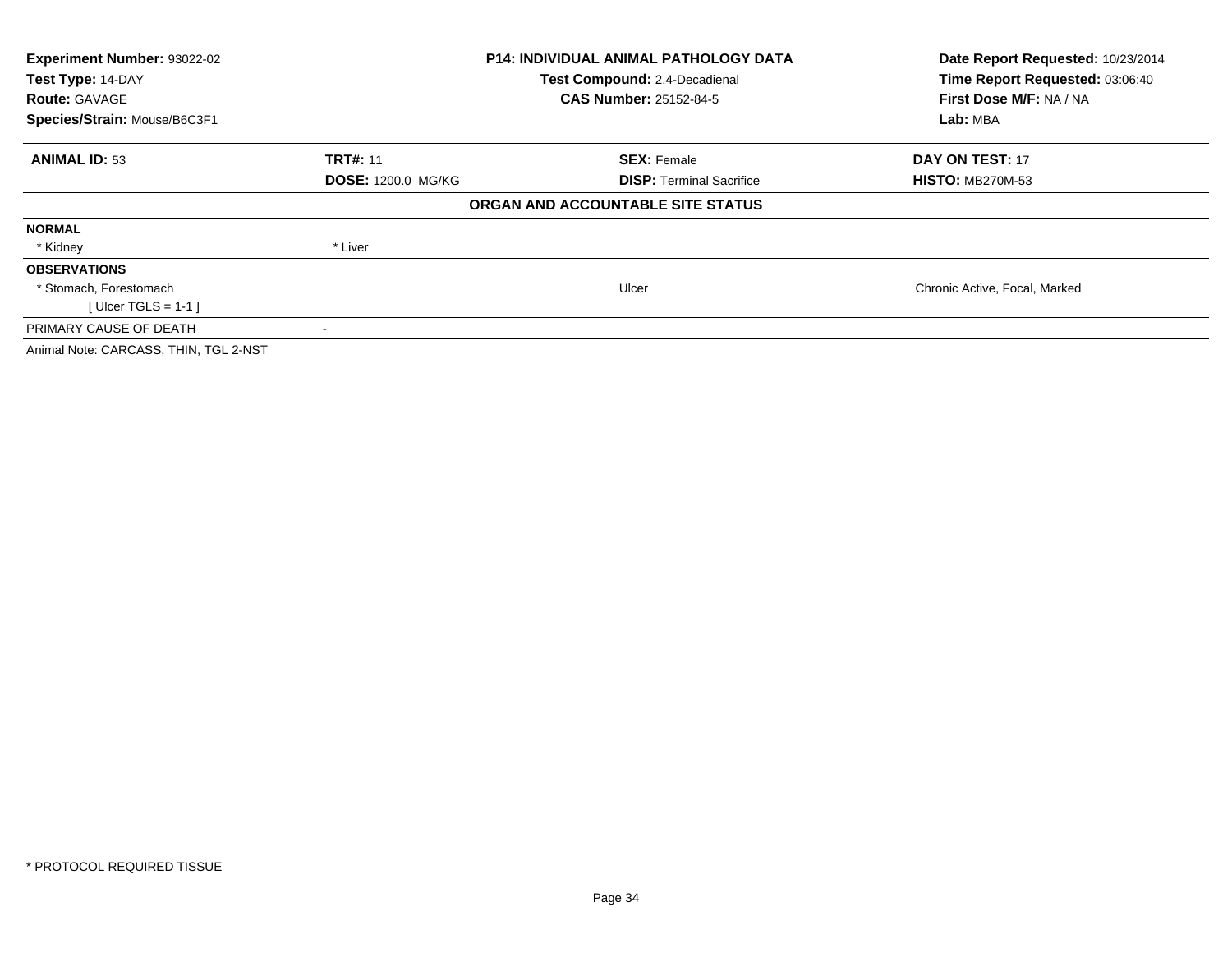| Experiment Number: 93022-02  |                    | P14: INDIVIDUAL ANIMAL PATHOLOGY DATA | Date Report Requested: 10/23/2014 |
|------------------------------|--------------------|---------------------------------------|-----------------------------------|
| Test Type: 14-DAY            |                    | Test Compound: 2,4-Decadienal         | Time Report Requested: 03:06:40   |
| <b>Route: GAVAGE</b>         |                    | <b>CAS Number: 25152-84-5</b>         | First Dose M/F: NA / NA           |
| Species/Strain: Mouse/B6C3F1 |                    |                                       | Lab: MBA                          |
| <b>ANIMAL ID: 54</b>         | <b>TRT#: 11</b>    | <b>SEX: Female</b>                    | DAY ON TEST: 16                   |
|                              | DOSE: 1200.0 MG/KG | <b>DISP: Natural Death</b>            | <b>HISTO: MB270M-54</b>           |
|                              |                    | ORGAN AND ACCOUNTABLE SITE STATUS     |                                   |
| <b>NORMAL</b>                |                    |                                       |                                   |
| * Kidney                     |                    |                                       |                                   |
| <b>OBSERVATIONS</b>          |                    |                                       |                                   |
| * Liver                      |                    | Necrosis                              | Focal, Moderate                   |
| Note: TGL 3-NCL              |                    |                                       |                                   |
| [ Necrosis TGLS = $6-1$ ]    |                    |                                       |                                   |
| * Pancreas                   |                    | <b>Necrosis</b>                       | Focal, Moderate                   |
| [Necrosis TGLS = $1-3$ ]     |                    |                                       |                                   |
| * Spleen                     |                    | Necrosis                              | Focal, Moderate                   |
| [Necrosis $TGLS = 2-2$ ]     |                    |                                       |                                   |
| * Stomach, Forestomach       |                    | Necrosis                              | Focal, Marked                     |
|                              |                    | Ulcer                                 | Chronic Active, Focal, Marked     |
| [ Necrosis TGLS = $5-5$ ]    |                    |                                       |                                   |
| [Ulcer TGLS = 4-1]           |                    |                                       |                                   |
| PRIMARY CAUSE OF DEATH       |                    |                                       |                                   |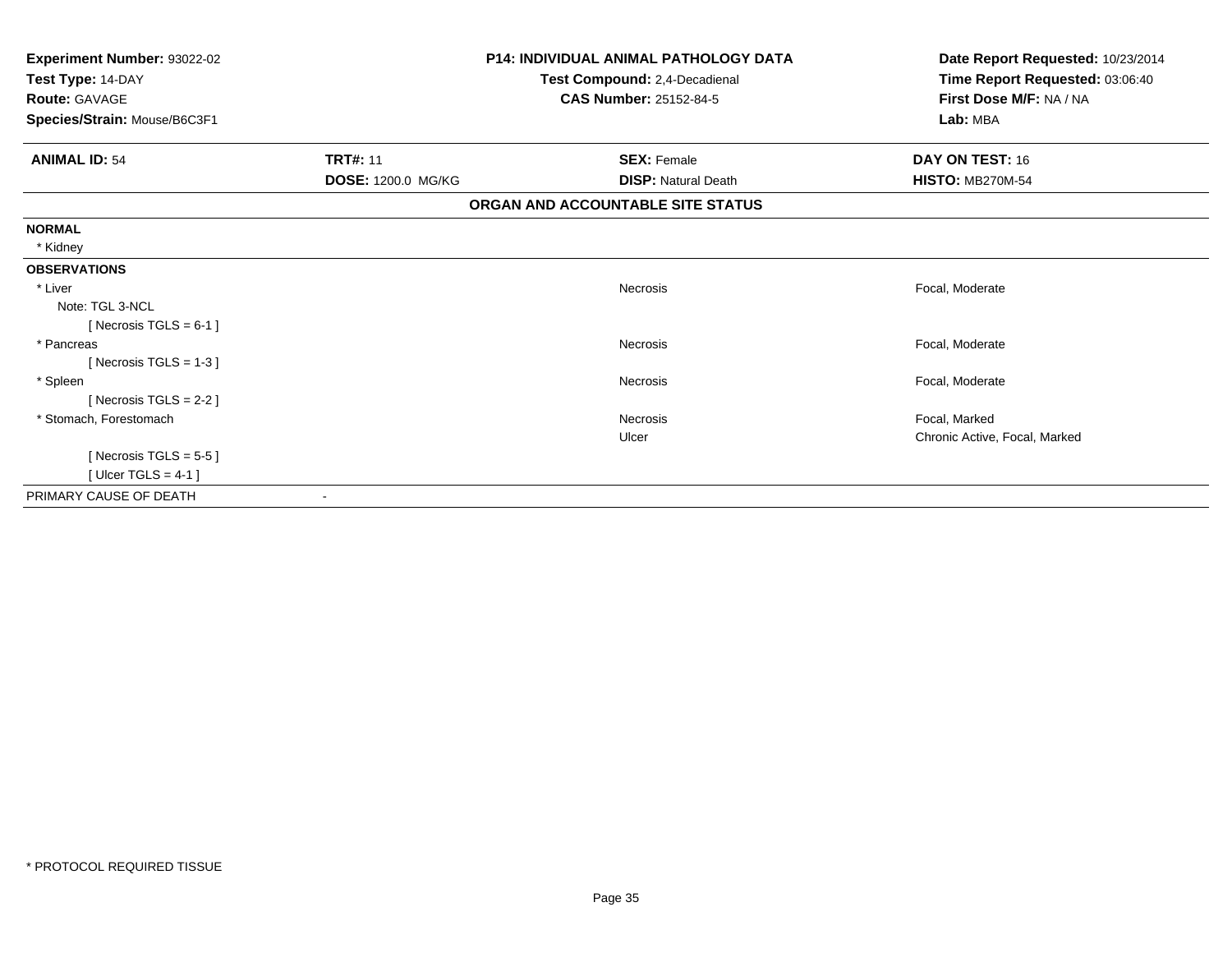| Experiment Number: 93022-02<br>Test Type: 14-DAY<br><b>Route: GAVAGE</b> |                           | <b>P14: INDIVIDUAL ANIMAL PATHOLOGY DATA</b><br>Test Compound: 2,4-Decadienal<br><b>CAS Number: 25152-84-5</b> | Date Report Requested: 10/23/2014<br>Time Report Requested: 03:06:40<br>First Dose M/F: NA / NA |
|--------------------------------------------------------------------------|---------------------------|----------------------------------------------------------------------------------------------------------------|-------------------------------------------------------------------------------------------------|
| Species/Strain: Mouse/B6C3F1                                             |                           |                                                                                                                | Lab: MBA                                                                                        |
| <b>ANIMAL ID: 55</b>                                                     | <b>TRT#: 11</b>           | <b>SEX: Female</b>                                                                                             | DAY ON TEST: 17                                                                                 |
|                                                                          | <b>DOSE: 1200.0 MG/KG</b> | <b>DISP:</b> Terminal Sacrifice                                                                                | <b>HISTO: MB270M-55</b>                                                                         |
|                                                                          |                           | ORGAN AND ACCOUNTABLE SITE STATUS                                                                              |                                                                                                 |
| <b>NORMAL</b>                                                            |                           |                                                                                                                |                                                                                                 |
| * Kidney                                                                 | * Liver                   | * Stomach, Forestomach                                                                                         |                                                                                                 |
| <b>OBSERVATIONS</b>                                                      |                           |                                                                                                                |                                                                                                 |
| * Stom Forestom                                                          |                           |                                                                                                                |                                                                                                 |
| Note: TGL 1-NCL                                                          |                           |                                                                                                                |                                                                                                 |
| PRIMARY CAUSE OF DEATH                                                   |                           |                                                                                                                |                                                                                                 |
| Animal Note: CARCASS, THIN, TGL 2-NST                                    |                           |                                                                                                                |                                                                                                 |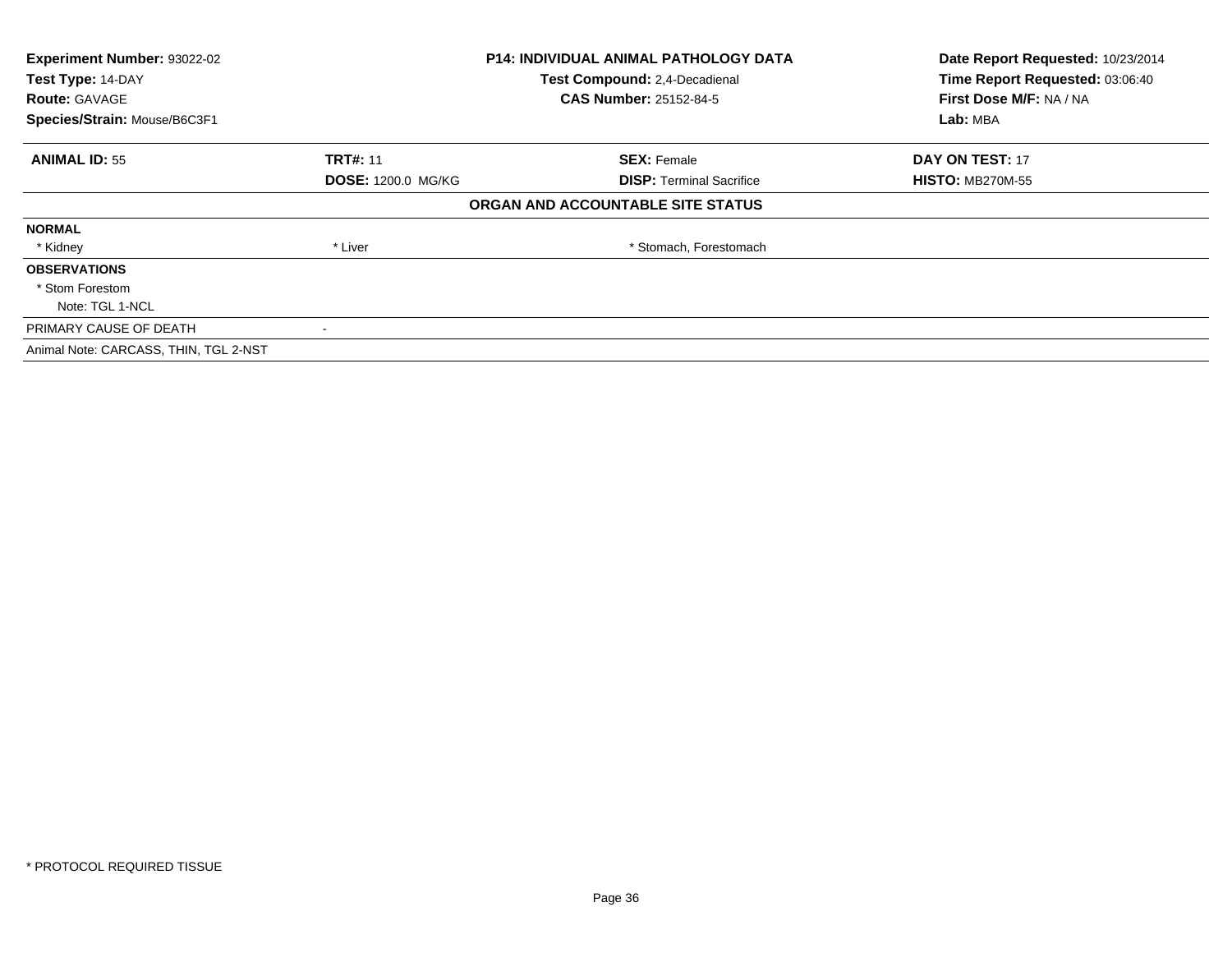| Experiment Number: 93022-02  | <b>P14: INDIVIDUAL ANIMAL PATHOLOGY DATA</b> |                                      | Date Report Requested: 10/23/2014                                      |
|------------------------------|----------------------------------------------|--------------------------------------|------------------------------------------------------------------------|
| Test Type: 14-DAY            |                                              | <b>Test Compound: 2.4-Decadienal</b> | Time Report Requested: 03:06:40<br>First Dose M/F: NA / NA<br>Lab: MBA |
| <b>Route: GAVAGE</b>         |                                              | <b>CAS Number: 25152-84-5</b>        |                                                                        |
| Species/Strain: Mouse/B6C3F1 |                                              |                                      |                                                                        |
| <b>ANIMAL ID: 56</b>         | <b>TRT#: 12</b>                              | <b>SEX: Female</b>                   | <b>DAY ON TEST: 3</b>                                                  |
|                              | <b>DOSE: 3600.0 MG/KG</b>                    | <b>DISP:</b> Moribund Sacrifice      | <b>HISTO: MB270M-56</b>                                                |
|                              |                                              | ORGAN AND ACCOUNTABLE SITE STATUS    |                                                                        |
| <b>NORMAL</b>                |                                              |                                      |                                                                        |
| * Kidney                     | * Liver                                      |                                      |                                                                        |
| <b>OBSERVATIONS</b>          |                                              |                                      |                                                                        |
| * Stomach, Forestomach       |                                              | Ulcer                                | Acute, Diffuse, Marked                                                 |
| PRIMARY CAUSE OF DEATH       |                                              |                                      |                                                                        |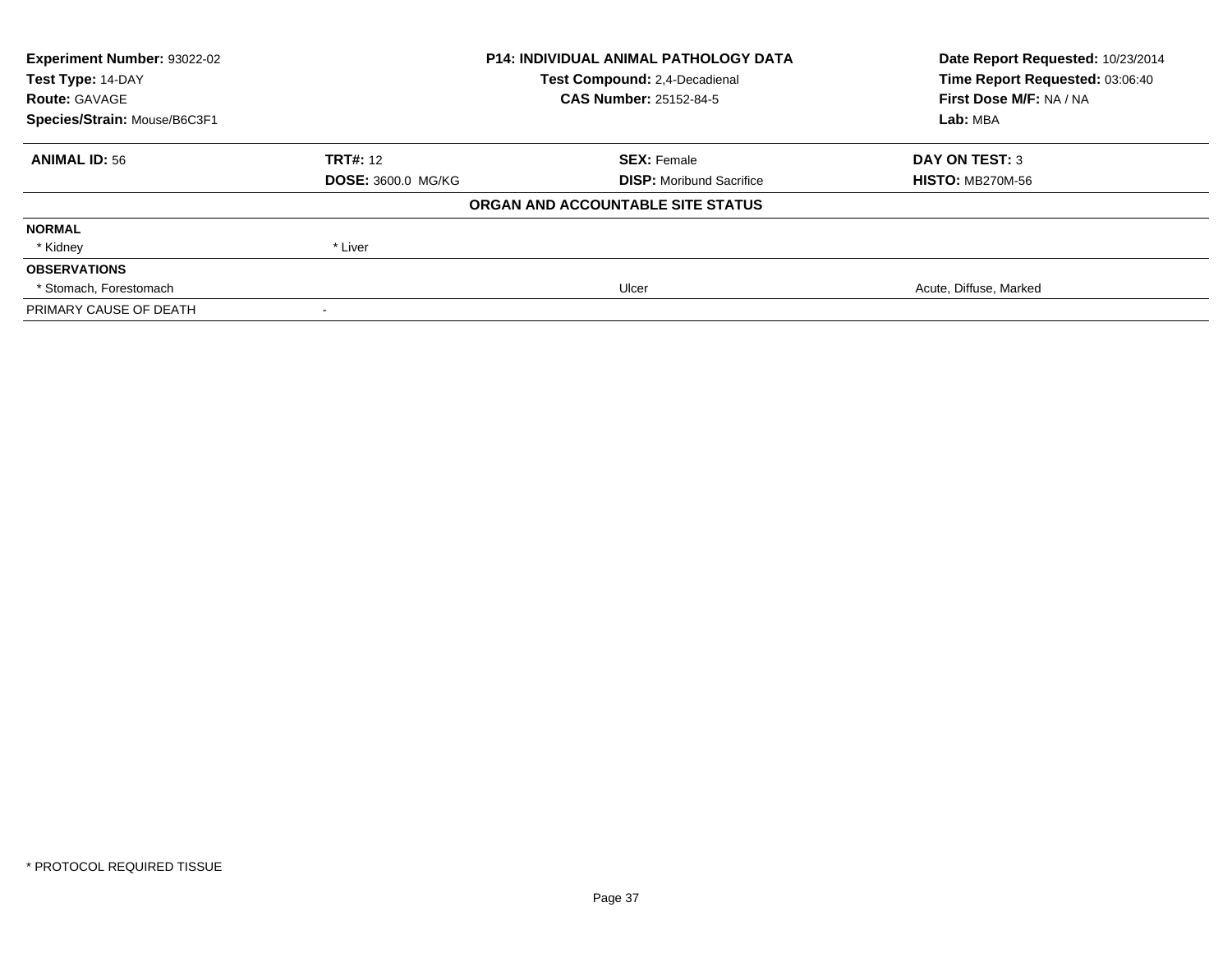| Experiment Number: 93022-02  | <b>P14: INDIVIDUAL ANIMAL PATHOLOGY DATA</b> |                                   | Date Report Requested: 10/23/2014                                      |
|------------------------------|----------------------------------------------|-----------------------------------|------------------------------------------------------------------------|
| Test Type: 14-DAY            |                                              | Test Compound: 2,4-Decadienal     | Time Report Requested: 03:06:40<br>First Dose M/F: NA / NA<br>Lab: MBA |
| <b>Route: GAVAGE</b>         |                                              | <b>CAS Number: 25152-84-5</b>     |                                                                        |
| Species/Strain: Mouse/B6C3F1 |                                              |                                   |                                                                        |
| <b>ANIMAL ID: 57</b>         | <b>TRT#: 12</b>                              | <b>SEX: Female</b>                | <b>DAY ON TEST: 3</b>                                                  |
|                              | <b>DOSE: 3600.0 MG/KG</b>                    | <b>DISP:</b> Moribund Sacrifice   | <b>HISTO: MB270M-57</b>                                                |
|                              |                                              | ORGAN AND ACCOUNTABLE SITE STATUS |                                                                        |
| <b>NORMAL</b>                |                                              |                                   |                                                                        |
| * Kidney                     | * Liver                                      |                                   |                                                                        |
| <b>OBSERVATIONS</b>          |                                              |                                   |                                                                        |
| * Stomach, Forestomach       |                                              | Ulcer                             | Acute, Diffuse, Marked                                                 |
| PRIMARY CAUSE OF DEATH       |                                              |                                   |                                                                        |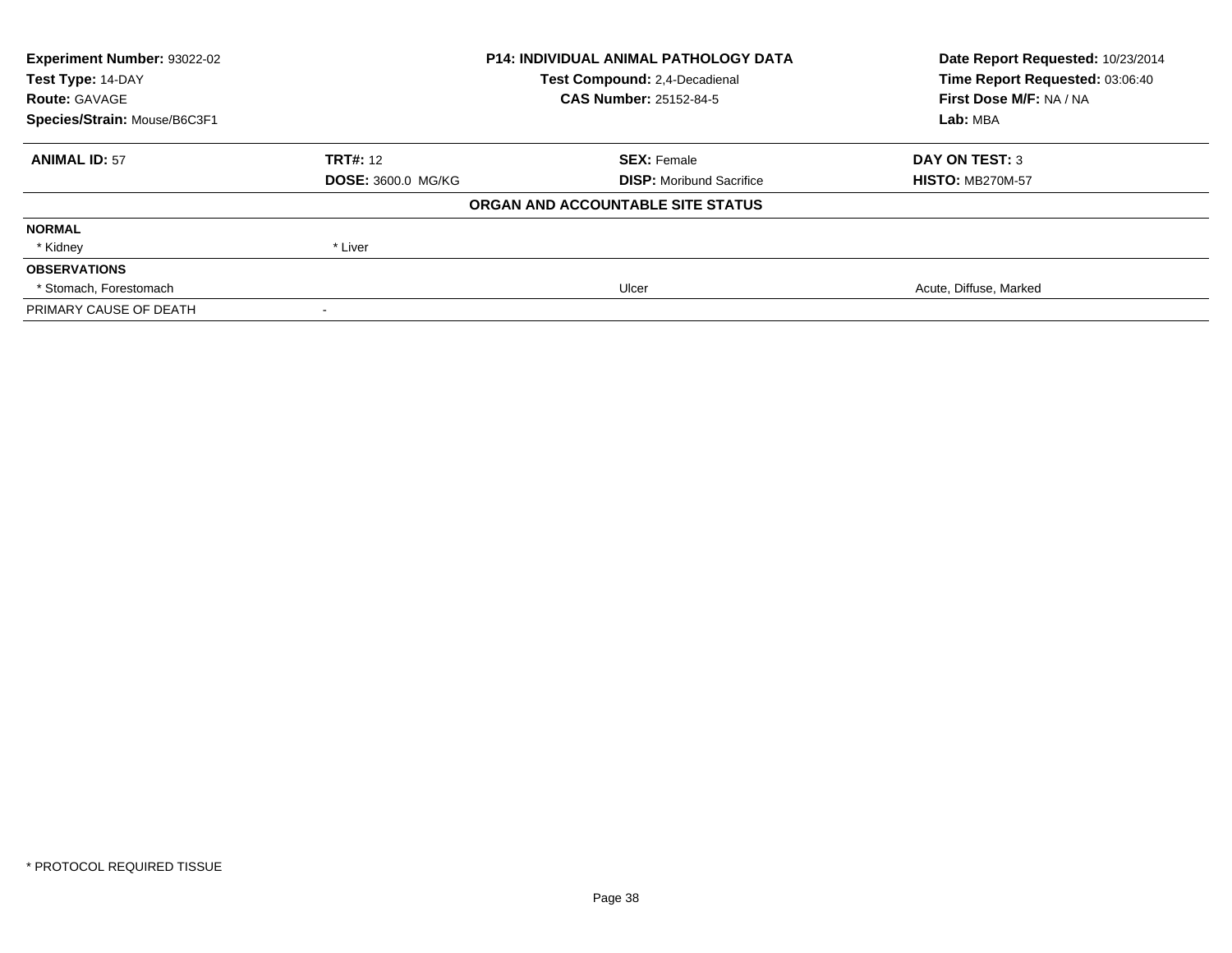| Experiment Number: 93022-02           | <b>P14: INDIVIDUAL ANIMAL PATHOLOGY DATA</b> |                                   | Date Report Requested: 10/23/2014                          |
|---------------------------------------|----------------------------------------------|-----------------------------------|------------------------------------------------------------|
| Test Type: 14-DAY                     |                                              | Test Compound: 2,4-Decadienal     | Time Report Requested: 03:06:40<br>First Dose M/F: NA / NA |
| Route: GAVAGE                         |                                              | <b>CAS Number: 25152-84-5</b>     |                                                            |
| Species/Strain: Mouse/B6C3F1          |                                              |                                   | Lab: MBA                                                   |
| <b>ANIMAL ID: 58</b>                  | <b>TRT#: 12</b>                              | <b>SEX: Female</b>                | DAY ON TEST: 9                                             |
|                                       | DOSE: 3600.0 MG/KG                           | <b>DISP:</b> Moribund Sacrifice   | <b>HISTO: MB270M-58</b>                                    |
|                                       |                                              | ORGAN AND ACCOUNTABLE SITE STATUS |                                                            |
| <b>NORMAL</b>                         |                                              |                                   |                                                            |
| * Gallbladder                         | * Liver                                      | * Ovary                           |                                                            |
| <b>MISSING</b>                        |                                              |                                   |                                                            |
| * Spleen                              |                                              |                                   |                                                            |
| <b>OBSERVATIONS</b>                   |                                              |                                   |                                                            |
| * Gallbladder                         |                                              |                                   |                                                            |
| Note: TGL 2-NCL                       |                                              |                                   |                                                            |
| * Kidney                              |                                              | <b>Necrosis</b>                   | Focal, Moderate                                            |
| * Liver                               |                                              |                                   |                                                            |
| Note: TGL 5-NCL                       |                                              |                                   |                                                            |
| * Ovary                               |                                              |                                   |                                                            |
| Note: TGL 3-NCL                       |                                              |                                   |                                                            |
| * Pancreas                            |                                              | <b>Necrosis</b>                   | Focal, Moderate                                            |
| [Necrosis TGLS = $4-2$ ]              |                                              |                                   |                                                            |
| * Spleen                              |                                              |                                   |                                                            |
| Note: TGL 5-NST                       |                                              |                                   |                                                            |
| * Stomach, Forestomach                |                                              | Necrosis                          | Diffuse, Marked                                            |
| PRIMARY CAUSE OF DEATH                | $\blacksquare$                               |                                   |                                                            |
| Animal Note: CARCASS, THIN, TGL 1-NST |                                              |                                   |                                                            |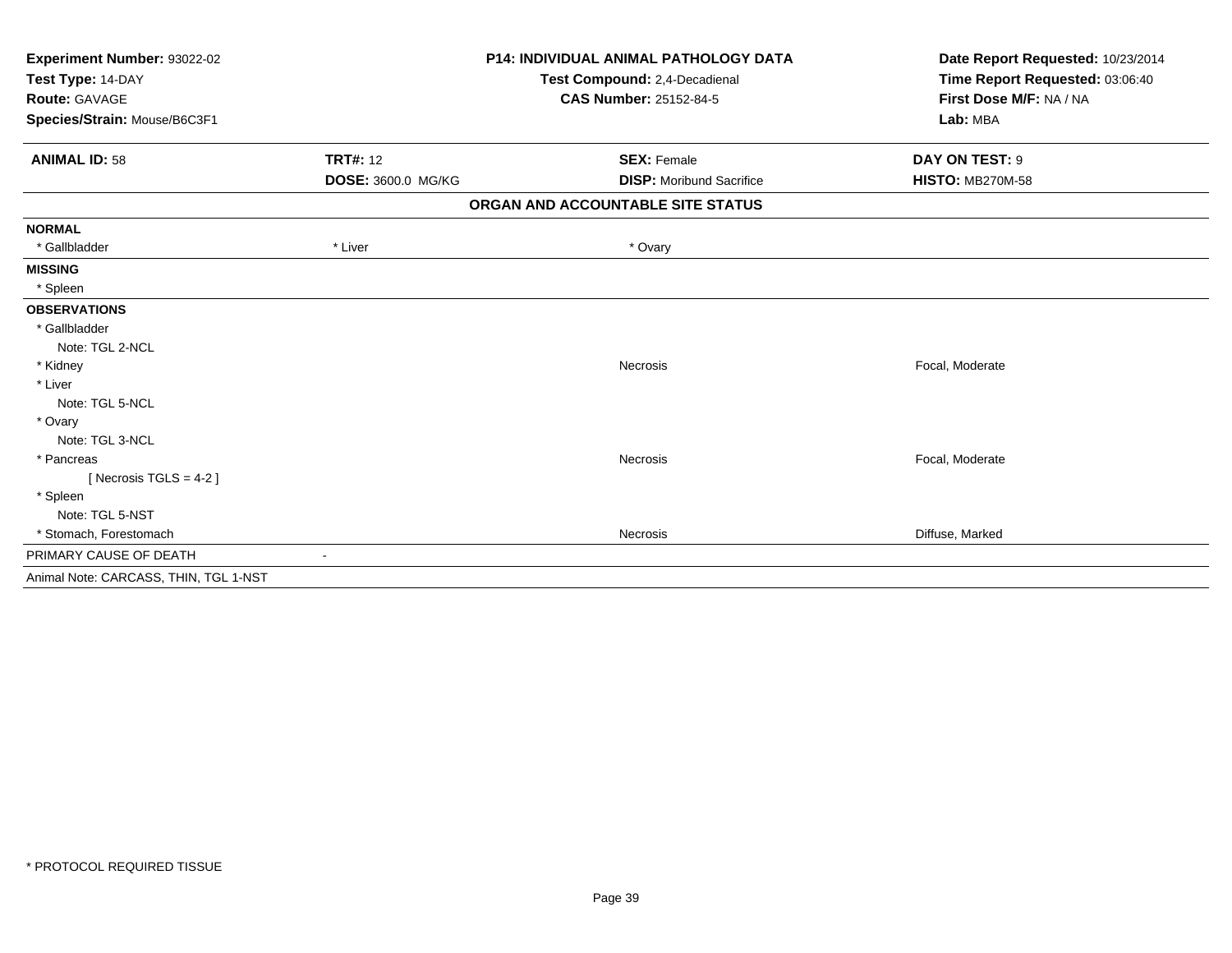| Experiment Number: 93022-02<br>Test Type: 14-DAY | <b>P14: INDIVIDUAL ANIMAL PATHOLOGY DATA</b> |                                                                | Date Report Requested: 10/23/2014                          |
|--------------------------------------------------|----------------------------------------------|----------------------------------------------------------------|------------------------------------------------------------|
| <b>Route: GAVAGE</b>                             |                                              | Test Compound: 2,4-Decadienal<br><b>CAS Number: 25152-84-5</b> | Time Report Requested: 03:06:41<br>First Dose M/F: NA / NA |
| Species/Strain: Mouse/B6C3F1                     |                                              |                                                                | Lab: MBA                                                   |
|                                                  |                                              |                                                                |                                                            |
| <b>ANIMAL ID: 59</b>                             | <b>TRT#: 12</b>                              | <b>SEX: Female</b>                                             | DAY ON TEST: 8                                             |
|                                                  | DOSE: 3600.0 MG/KG                           | <b>DISP: Natural Death</b>                                     | <b>HISTO: MB270M-59</b>                                    |
|                                                  |                                              | ORGAN AND ACCOUNTABLE SITE STATUS                              |                                                            |
| <b>NORMAL</b>                                    |                                              |                                                                |                                                            |
| * Kidney                                         |                                              |                                                                |                                                            |
| <b>OBSERVATIONS</b>                              |                                              |                                                                |                                                            |
| * Liver                                          |                                              | <b>Necrosis</b>                                                | Focal, Mild                                                |
| [Necrosis TGLS = $1-1$ ]                         |                                              |                                                                |                                                            |
| * Pancreas                                       |                                              | Necrosis                                                       | Focal, Moderate                                            |
| [Necrosis TGLS = $2-2$ ]                         |                                              |                                                                |                                                            |
| * Spleen                                         |                                              | <b>Necrosis</b>                                                | Focal, Moderate                                            |
| [ Necrosis TGLS = $3-2$ ]                        |                                              |                                                                |                                                            |
| * Stomach, Forestomach                           |                                              | Necrosis                                                       | Diffuse, Marked                                            |
| [ Necrosis TGLS = $4-1$ ]                        |                                              |                                                                |                                                            |
| PRIMARY CAUSE OF DEATH                           |                                              |                                                                |                                                            |